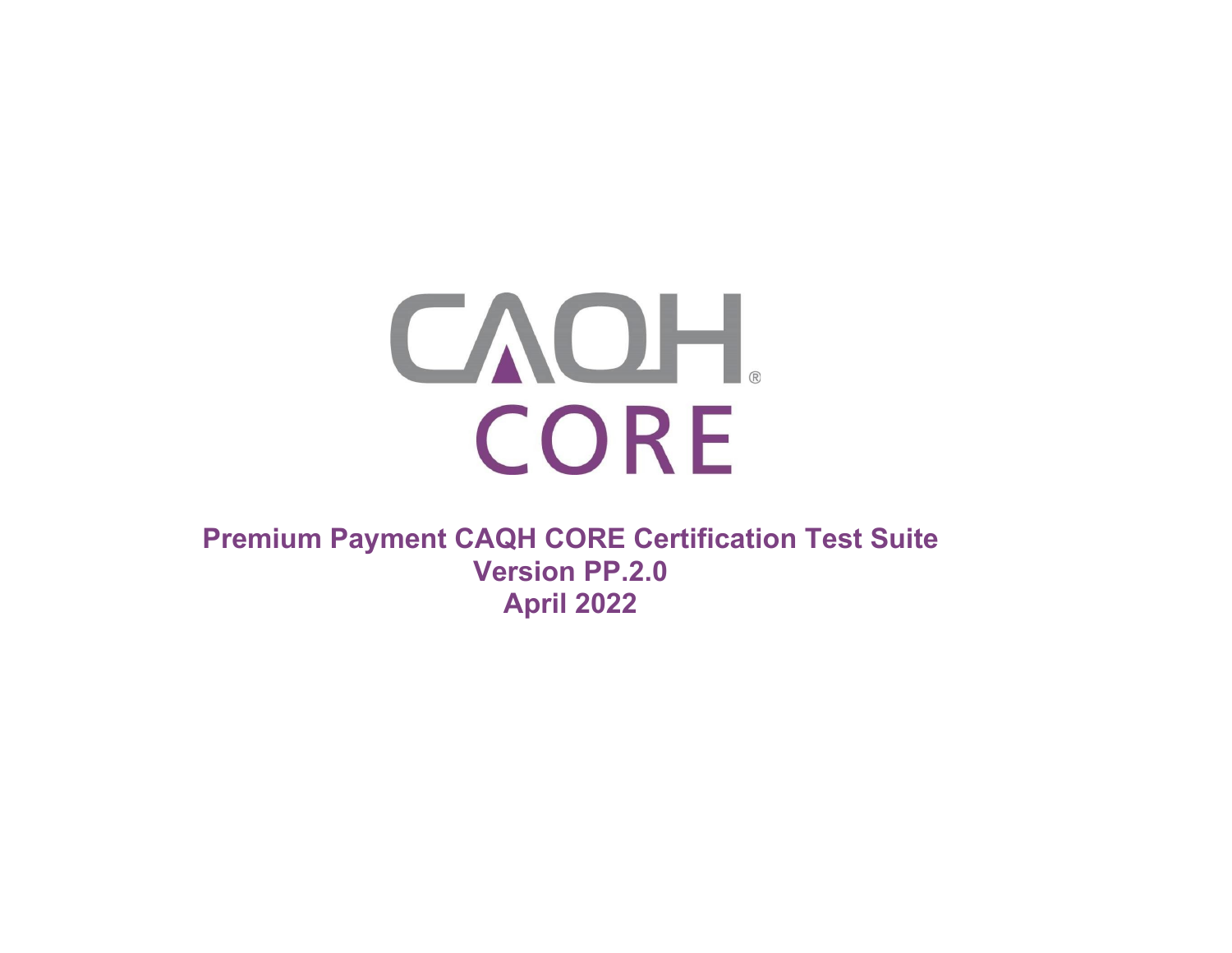# **Revision History For Premium Payment CAQH CORE Certification Test Suite**

| <b>Version</b> | <b>Revision</b> | <b>Description</b>                                                                                                                                                                                                                                                                                                                                                                                              | <b>Date</b>    |
|----------------|-----------------|-----------------------------------------------------------------------------------------------------------------------------------------------------------------------------------------------------------------------------------------------------------------------------------------------------------------------------------------------------------------------------------------------------------------|----------------|
| 3.0.0          | Major           | Phase IV CAQH CORE Voluntary Certification Test Suite balloted and approved by the CAQH<br><b>CORE Voting Process.</b>                                                                                                                                                                                                                                                                                          | September 2015 |
| PP.1.0         | Minor           | • Non-substantive adjustments to support re-organization of operating rules into rule sets<br>organized by business transaction (e.g., Eligibility & Benefits, Claim Status, etc.) rather than<br>phase (e.g., Phase I, II, etc.) as approved by the CAQH CORE Board in 2019.<br>• Operating rule naming, versioning and numbering methodologies updated to align with business<br>transaction-based rule sets. | May 2020       |
| PP.2.0         | Major           | • Aligned Test Scenarios to address CAQH CORE Infrastructure Rule updates (e.g., System<br>Availability, Connectivity, and Companion Guide requirements).                                                                                                                                                                                                                                                       | April 2022     |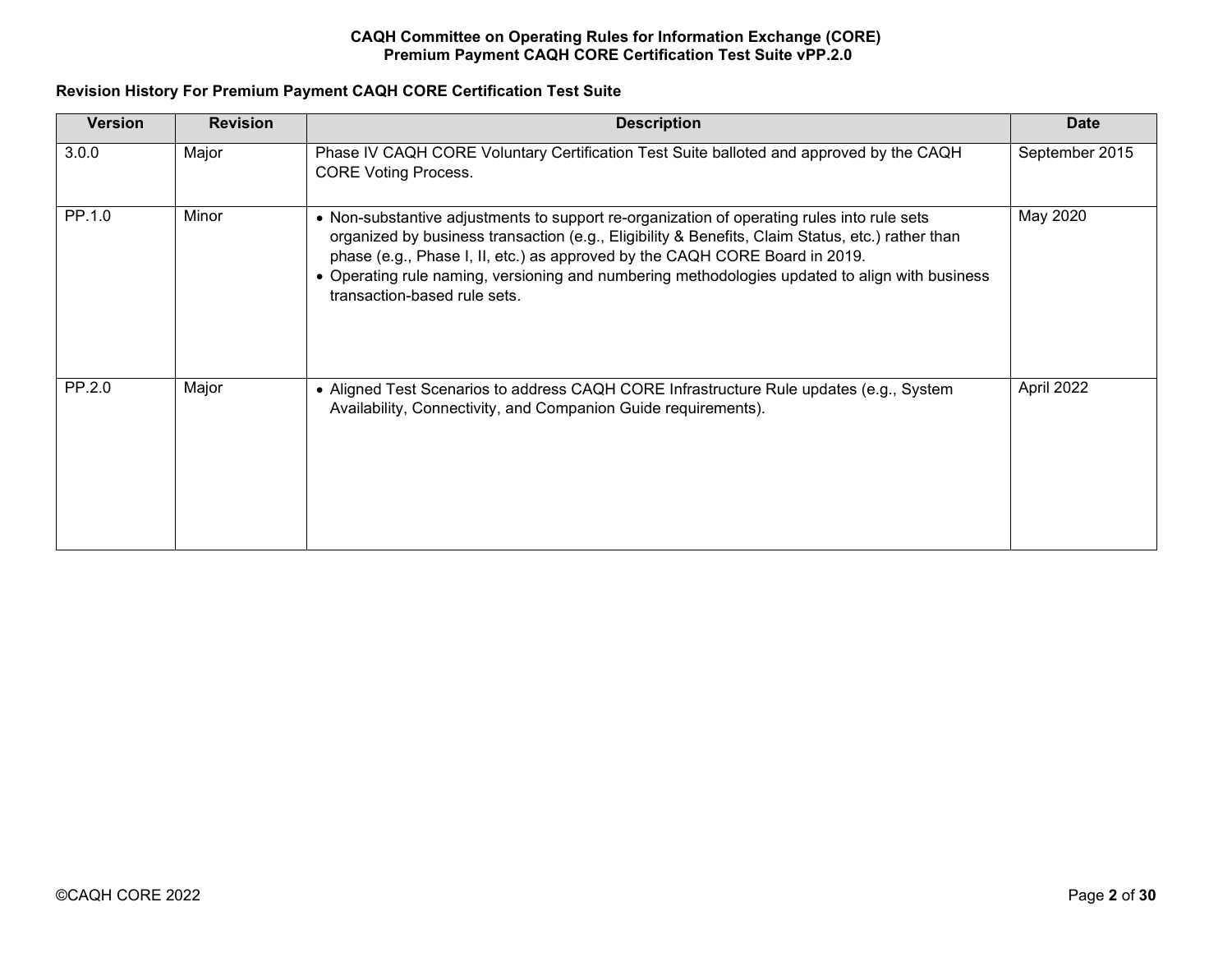# **Table of Contents**

| 2.1    |  |
|--------|--|
|        |  |
| 2.2.1. |  |
| 2.2.2. |  |
| 2.2.3. |  |
| 2.2.4  |  |
| 2.2.5. |  |
|        |  |
|        |  |
|        |  |
|        |  |
|        |  |
|        |  |
|        |  |
|        |  |
|        |  |
|        |  |
|        |  |
|        |  |
|        |  |
|        |  |
|        |  |
|        |  |
|        |  |
|        |  |
|        |  |
|        |  |
|        |  |
|        |  |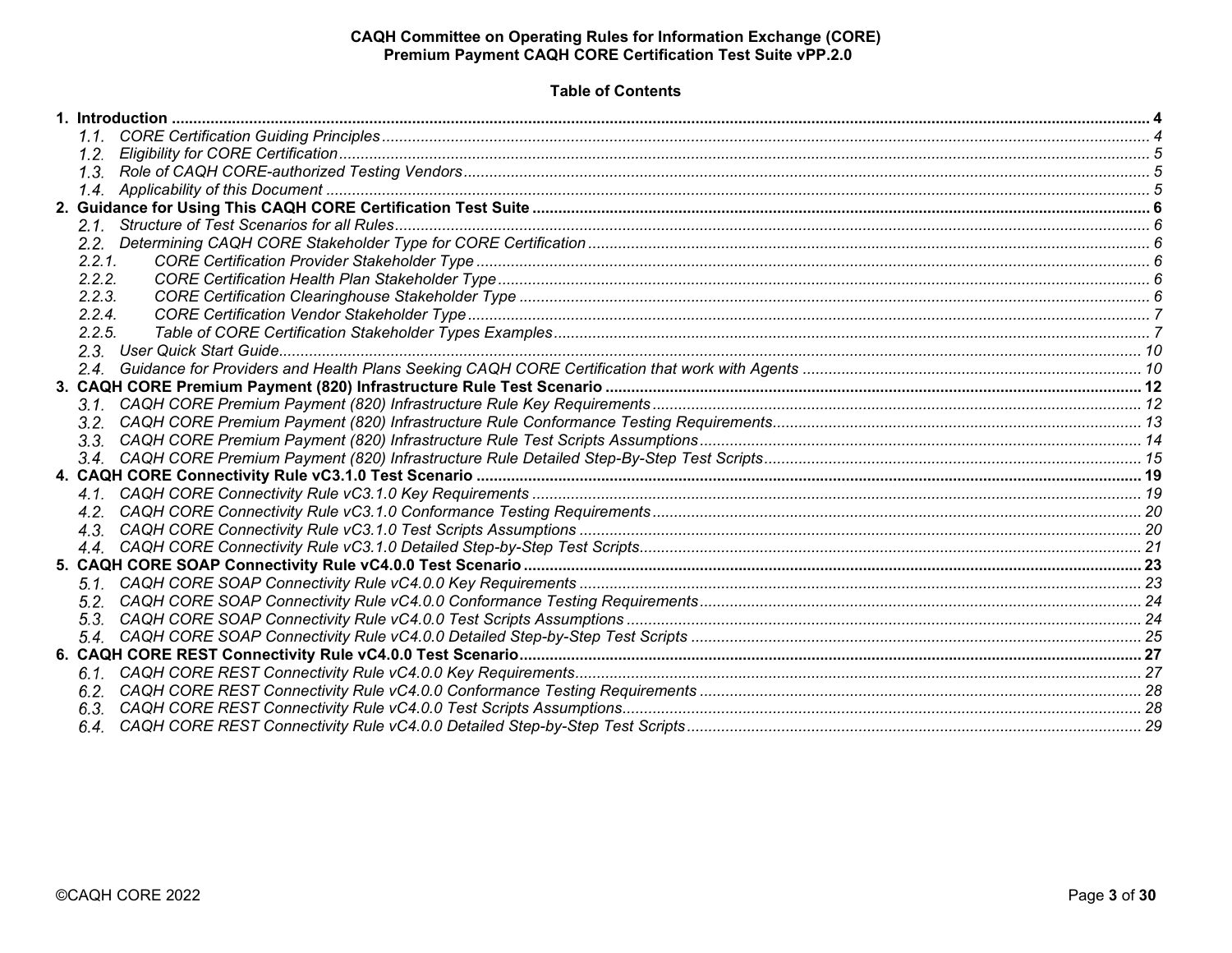# <span id="page-3-2"></span><span id="page-3-0"></span>**1. Introduction**

This CAQH CORE Certification Test Suite contains the requirements that must be met by an entity seeking CORE Certification on the CAQH CORE Premium Payment Operating Rules to be awarded a CORE® Certified Seal. As such, this Test Suite includes:

- Guidance as to the types of stakeholders to which the CAQH CORE Premium Payment Operating Rules apply and how to determine when a specific rule's detailed test script applies to a stakeholder
- For each Premium Payment CAQH CORE Operating Rule:
	- o High level summary of key rule requirements
	- $\circ$  The specific conformance testing requirements
	- o Test script assumptions
	- o Detailed Step-By-Step Test Scripts

# *CORE Certification Guiding Principles*

<span id="page-3-1"></span>The CAQH CORE Guiding Principles apply to the entire set of operating rules, including the CAQH CORE Certification Test Suite. CORE Certification Testing is not exhaustive and does not use production-level testing. The CAQH CORE Certification Test Suite does not include comprehensive testing requirements to test for all possible permutations of each rule's requirements.

Entities seeking CORE Certification are required to adopt all rules of a set that apply to their business and will be responsible for all their own company-related testing resources, e.g., certain entities only support the enrollment and premium payment transactions and would only adopt rules pertaining to those transactions. CORE Certification will be available for both Real Time and Batch Processing Modes. In the CAQH CORE Premium Payment (820) Infrastructure Rule, Batch Processing Mode is required for premium payment transactions with Real Time Processing Mode optional.

CORE Certification Testing is required of any entity seeking CORE Certification.

The CORE Certification process has four components:[1](#page-3-2)

- 1. Pre-certification Planning and Systems Evaluation
- 2. Signing and Submitting the CORE Pledge
- 3. CORE Certification Testing
- 4. Applying for the CORE Seal

After signing the CORE Pledge, an entity has 180 days to complete CORE Certification Testing and submit its application for CORE Certification. The CAQH CORE testing protocol is scoped only to demonstrate conformance with CAQH CORE Operating Rules, and not overall compliance with HIPAA; each entity applying for CORE Certification will sign a statement affirming that it is HIPAA-compliant to the best of its knowledge. (Signature is from executive-level management.) CORE Certification Testing is not exhaustive, (e.g., does not include production data, volume capacity testing, all specific requirements of each rule, or end-to-end trading partner testing). CAQH CORE will not oversee trading partner relationships; CORE-certified entities may work with non-CORE-certified entities if they so desire. The CORE Certification Testing Policy will be used to gain CORE Certification only; it does not outline trading partner implementation interoperability testing activities.

<sup>1</sup> <https://www.caqh.org/core/core-certification-process>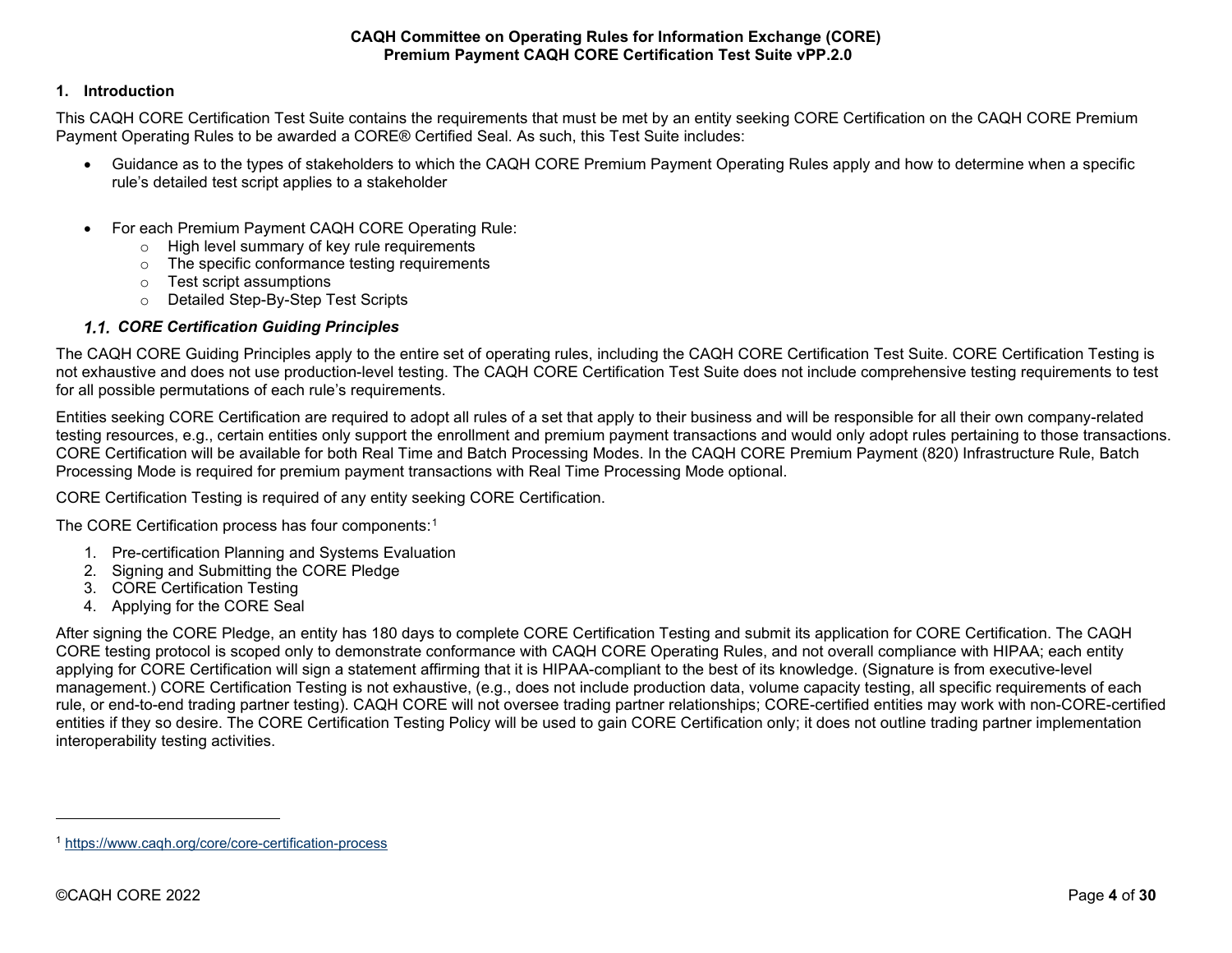# <span id="page-4-3"></span>*Eligibility for CORE Certification*

<span id="page-4-0"></span>CAQH CORE certifies all entities that create, transmit or use applicable administrative transactions. CAQH CORE also certifies products or services that facilitate the creation, transmission or use of applicable administrative transactions. CORE Certification Testing varies based on stakeholder type; entities successfully achieving CORE Certification will receive the CORE "Seal" that corresponds with their stakeholder type.

Associations, medical societies and the like are not eligible to become CORE-certified; instead, these entities will receive a CAQH CORE "Endorser" Seal after signing the Pledge. Endorsers are expected to participate in CAQH CORE public relations campaigns, provide CAQH CORE feedback and input when requested to do so, and encourage their members to consider participating in CAQH CORE.

# *Role of CAQH CORE-authorized Testing Vendors*

<span id="page-4-1"></span>To obtain a CORE Certification Seal, entities must successfully complete stakeholder-specific Detailed Step-by-Step Test Scripts in the CAQH CORE Certification Test Suite. Successful completion is demonstrated through proper documentation from a CAQH CORE-authorized Testing Vendor.

CAQH CORE-authorized Testing Vendors are companies that have expertise in healthcare transaction testing. They are chosen by CAQH CORE to conduct CORE Certification Testing for all published CAQH CORE Operating Rules using the CAQH CORE Certification Test Suite specific to each CAQH CORE Operating Rule set after undergoing a rigorous selection process by CAQH CORE. Alpha and Beta testing of their CORE Certification Testing Platform is performed by CAQH CORE Participants to ensure it aligns with the CAQH CORE Certification Test Suites.

**NOTE:** CORE Certification and CORE Certification Testing are separate activities. CORE Certification Testing is performed by entities seeking CORE Certification and supported by CAQH CORE-authorized Testing Vendors. CORE Certification is awarded by CAQH CORE after a review of the completed certification testing with a CAQH CORE-authorized Testing Vendor.

# *Applicability of this Document*

<span id="page-4-2"></span>All entities seeking CORE Certification must successfully complete CAQH CORE Certification Testing from a CAQH CORE-authorized Testing Vendor in accordance with the Premium Payment CAQH CORE Certification Test Suite. This is required to maintain standard and consistent test results and Premium Payment CAQH CORE rule conformance. There are no exceptions to this requirement.

While the CAQH CORE Premium Payment Operating Rules apply specifically to HIPAA-covered Health Plans, HIPAA-covered Providers, or their respective agents<sup>[2](#page-4-3)</sup> (see §2.2.5), CORE Certification Seals are awarded to a broader range of entities including clearinghouses and vendors and are not limited only to HIPAA-covered entities. In general, all entities that create, transmit or use applicable administrative transactions may seek CORE Certification. CAQH CORE also certifies products or services that facilitate the creation, transmission or use of applicable administrative transactions.

Entities that can obtain CORE Certification Seals are categorized into four CORE Certification stakeholder types: Providers, Health Plans, Clearinghouses, and Vendors. While three of the four CORE Certification stakeholder types share names with HIPAA-covered entities – Health Plans, Providers, and Clearinghouse – for purposes of CORE Certification, these three CORE Certification stakeholder types encompass a broader group of entities than what is included in their respective HIPAA-covered definitions. For instance, the CORE Certification stakeholder type "Health Plan" also includes Third Party Administrators (TPAs) which generally are not defined as HIPAA-covered entities. Other examples of entities that fall into these CORE Certification stakeholder types are described in Section 2.2.5. Throughout the remainder of this document, unless otherwise specified, references to Provider, Health Plan, Clearinghouse, and Vendor are references to the CORE Certification stakeholder type categorizations.

<sup>&</sup>lt;sup>2</sup> One who agrees and is authorized to act on behalf of another, a principal, to legally bind an individual in particular business transactions with third parties pursuant to an agency relationship. Source: West's Encyclopedia of American Law, edition 2. Copyright 2008 The Gale Group, Inc. All rights reserved.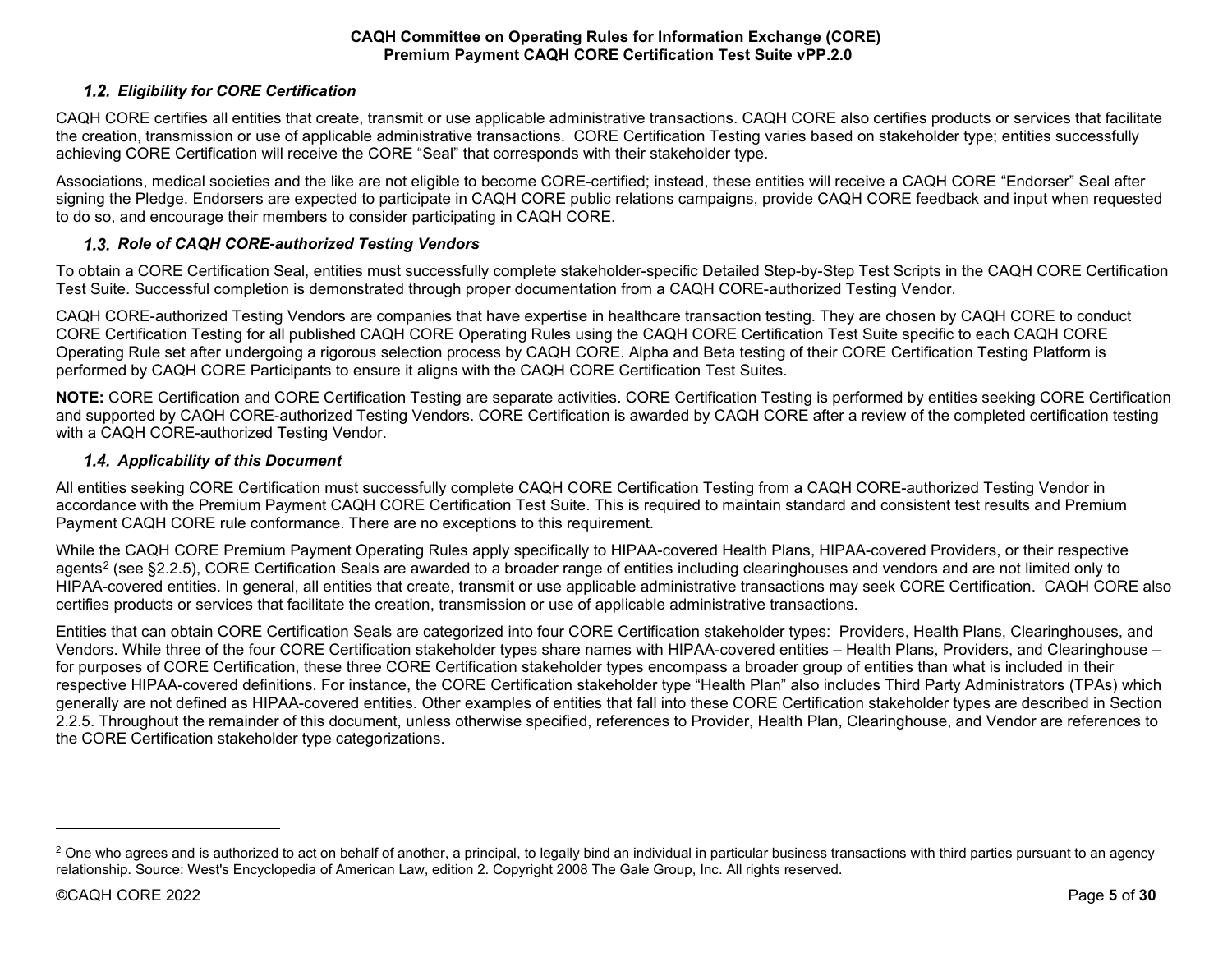# <span id="page-5-1"></span><span id="page-5-0"></span>**2. Guidance for Using This CAQH CORE Certification Test Suite**

# <span id="page-5-6"></span>*Structure of Test Scenarios for all Rules*

Each test scenario for each rule contains the following sections:

- Key Rule Requirements
	- o The CAQH CORE Premium Payment Operating Rule documents contains the actual rule language and are the final authority for all operating rule requirements
- Certification conformance testing requirements by rule
- Test assumptions by rule
- Detailed Step-By-Step Test Scripts addressing each conformance testing requirement by rule for each stakeholder type to which the test script applies

# *Determining CAQH CORE Stakeholder Type for CORE Certification*

<span id="page-5-2"></span>Each test script listed in the Detailed Step-by-Step Test Script Section for each Test Scenario is applicable to one or more of the stakeholder types specified in the Stakeholder columns. An entity may indicate that a specific test script does not apply to it. In this case the entity is required to provide a rationale for why a specific test script is not applicable and be prepared for a review of the rationale with CAQH CORE staff.

The CORE Certification stakeholder types to which the Detailed Step-by-Step Test Scripts apply are Provider, Health Plan, Clearinghouse, and Vendor.

# <span id="page-5-3"></span>*2.2.1. CORE Certification Provider Stakeholder Type*

The CORE Certification stakeholder type "Provider" includes, but is not limited to, a HIPAA-covered provider. The CORE Certification stakeholder type "Provider" may also include any entity, (i.e., an agent) that offers administrative services for a provider or group of providers, and may include other agents that take the role of provider in HIPAA-mandated standard transactions. Notwithstanding, HIPAA-covered Providers such as physicians, hospitals, dentists, and other providers of medical or health services are included in the CORE Certification stakeholder type. (See §2.2.5 for more detail.)

# <span id="page-5-4"></span>*2.2.2. CORE Certification Health Plan Stakeholder Type*

As noted above, the CORE Certification stakeholder type "Health Plan" includes, but is not limited to, HIPAA-covered health plans. The CORE Certification stakeholder type "Health Plan" is more akin to entities that the industry refers to as "payers," and includes Third Party Administrators (TPAs), contractors with Administrative Services Only (ASO) arrangements, and other agents that may conduct some or all elements of the HIPAA transactions on the behalf of a HIPAAcovered health plan. Notwithstanding, HIPAA-covered health plans such as self-insured health plans, health plan issuers, government health plans, and others are included in the CORE Certification stakeholder type. (See §2.2.5 for more detail.)

# <span id="page-5-5"></span>*2.2.3. CORE Certification Clearinghouse Stakeholder Type*

The CORE Certification stakeholder type "Clearinghouse" includes, but is not limited to, HIPAA-covered Health Care Clearinghouses. HIPAA defines a Health Care Clearinghouse as an entity that processes health information received in a non-standard format into a standard format, or vice versa<sup>3</sup>. For purposes of voluntary CORE Certification, any intermediary between a Provider and a Health Plan CORE Certification stakeholder type that performs some or all aspects of a HIPAA-mandated function or a Premium Payment CAQH CORE Operating Rule could be considered a CORE Certification Clearinghouse stakeholder type.

A company offering a broad array of employee benefits administration services may also perform a variety of activities to facilitate and enable the collection and exchange of information related to employee benefits, such as medical/health insurance, pensions, etc., could be considered a CORE Certification Clearinghouse stakeholder type. An insurance broker may also be viewed as a CORE Certification Clearinghouse stakeholder. Broadly defined, a broker is one who represents

<sup>3</sup> See 45 CFR 160.103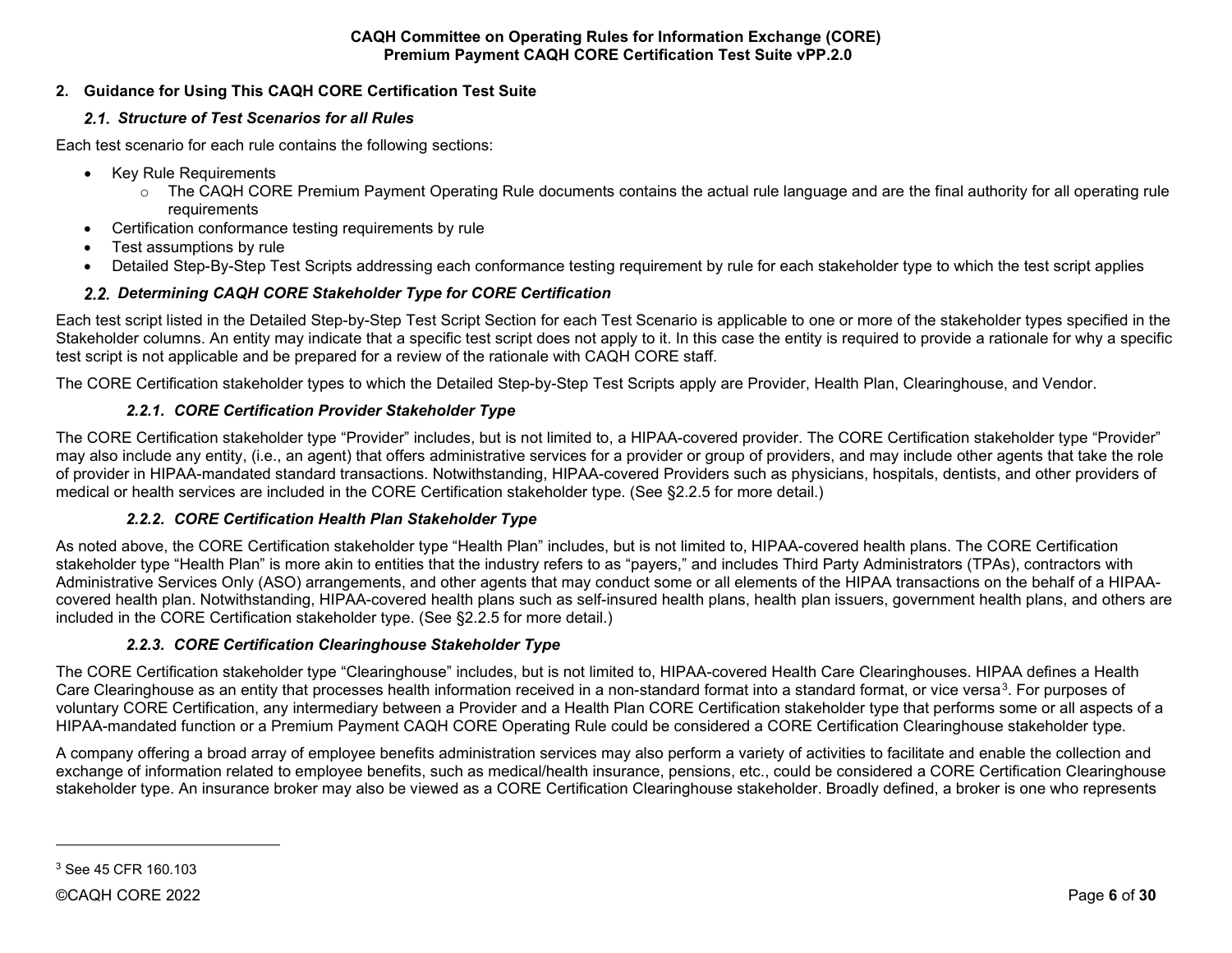an insured in the solicitation, negotiation or procurement of contracts of insurance, and who may render services incidental to those functions. A broker may also be an agent of the insurer for certain purposes such as delivery of the policy or collection of the premium.

# <span id="page-6-5"></span><span id="page-6-4"></span><span id="page-6-3"></span><span id="page-6-2"></span>*2.2.4.CORE Certification Vendor Stakeholder Type*

<span id="page-6-0"></span>An entity (hereafter vendor) may offer commercially available software products or services that enables a provider, a health plan or a clearinghouse to carry out HIPAA-required functions (e.g., standard transactions or a CAQH CORE Operating Rule). Such vendor's products or services also are eligible for CORE Certification. Vendors may also include companies offering commercially available software products or services to an employer or an employee benefits administration company, enabling it to automate the administration of the typical human resource functions performed by employee benefits administrators. Employee benefits typically include medical insurance, pension plans, individual retirement accounts (IRAs), vacation time, sick time, and maternity leave. In the context of this Premium Payment CAQH CORE Certification Test Suite*,* a vendor with commercially available products can seek CORE Certification for those products/services and must certify each of its specific products/services and product/service versions separately. (See §2.2.5 for more detail.)

# *2.2.5.Table of CORE Certification Stakeholder Types Examples*

<span id="page-6-1"></span>This table includes examples of entities that can obtain CORE Certified Seals. This table is not intended to be comprehensive and exhaustive and may not include all possible entities.

|                                                                                                                                                                                                                                                                                                                                                                                                                                          | Examples of Entities that are included in the four CORE Certification Stakeholder Types <sup>4</sup>                                                                                                                                                                                                                                                                                                                                                                                                          |                                                                                                                                                                                                                                                                                                                                                                                                                                                                                                                 |                                                                                                                                                                                                                                                                                                                                                                                                                                                                     |  |  |  |  |  |  |  |  |  |  |
|------------------------------------------------------------------------------------------------------------------------------------------------------------------------------------------------------------------------------------------------------------------------------------------------------------------------------------------------------------------------------------------------------------------------------------------|---------------------------------------------------------------------------------------------------------------------------------------------------------------------------------------------------------------------------------------------------------------------------------------------------------------------------------------------------------------------------------------------------------------------------------------------------------------------------------------------------------------|-----------------------------------------------------------------------------------------------------------------------------------------------------------------------------------------------------------------------------------------------------------------------------------------------------------------------------------------------------------------------------------------------------------------------------------------------------------------------------------------------------------------|---------------------------------------------------------------------------------------------------------------------------------------------------------------------------------------------------------------------------------------------------------------------------------------------------------------------------------------------------------------------------------------------------------------------------------------------------------------------|--|--|--|--|--|--|--|--|--|--|
| <b>Provider</b>                                                                                                                                                                                                                                                                                                                                                                                                                          | <b>Health Plan</b>                                                                                                                                                                                                                                                                                                                                                                                                                                                                                            | Clearinghouse                                                                                                                                                                                                                                                                                                                                                                                                                                                                                                   | <b>Vendor</b>                                                                                                                                                                                                                                                                                                                                                                                                                                                       |  |  |  |  |  |  |  |  |  |  |
| <b>HIPAA-covered Provider</b><br>Any person or organization who<br>furnishes, bills, or is paid for medical<br>or health services in the normal<br>course of business <sup>5</sup><br><b>Provider Agent</b><br>Any entity that performs HIPAA-<br>required functions or services for a<br>provider or group of providers and<br>may include other entities that take<br>the role of provider in HIPAA-<br>mandated standard transactions | <b>HIPAA-covered Health Plan</b><br>Includes the following, singly or in<br>combination: <sup>6</sup><br>A group health plan<br>$\bullet$<br>A health insurance issuer<br>An HMO<br>$\bullet$<br>Part A or Part B of the Medicare<br>$\bullet$<br>program under title XVIII of the Act<br>The Medicaid program under title XIX<br>$\bullet$<br>of the Act, 42 U.S.C. 1396, et seq<br>An issuer of a Medicare supplemental<br>$\bullet$<br>policy (as defined in section<br>$1882(g)(1)$ of the Act, 42 U.S.C. | <b>HIPAA-covered Clearinghouse</b><br>A public or private entity, including a<br>billing service, repricing company,<br>community health management<br>information system or community health<br>information system, and "value-added"<br>networks and switches, that does either of<br>the following functions: $7$<br>Processes or facilitates the<br>$\bullet$<br>processing of health information<br>received from another entity in a<br>nonstandard format or containing<br>nonstandard data content into | <b>Health Plan Vendor (Product)</b><br>A vendor of commercially available<br>software solutions for adjudication,<br>claim processing, claim data<br>warehousing, etc., for a health plan or<br>its business associate<br>Note: A software solution vendor does not<br>hold nor process data on behalf of its<br>customer. This type of vendor is not a<br>business associate of the health plan as<br>defined under HIPAA.<br><b>Health Plan Vendor (Services)</b> |  |  |  |  |  |  |  |  |  |  |
| <b>Accountable Care Organizations</b><br>Groups of doctors, hospitals, and<br>other health care providers, who<br>come together voluntarily to give                                                                                                                                                                                                                                                                                      | 1395ss(g)(1)<br>An issuer of a long-term care policy,<br>$\bullet$<br>excluding a nursing home fixed-<br>indemnity policy                                                                                                                                                                                                                                                                                                                                                                                     | standard data elements or a standard<br>transaction<br>Receives a standard transaction from<br>another entity and processes or                                                                                                                                                                                                                                                                                                                                                                                  | An entity that holds and processes<br>data on behalf of its health plan<br>customer                                                                                                                                                                                                                                                                                                                                                                                 |  |  |  |  |  |  |  |  |  |  |

# **Examples of Entities that are included in the four CORE Certification Stakeholder Types[4](#page-6-2)**

4 For more information regarding stakeholder types contact CAQH CORE (CORE@CAQH.org)

5 Social Security Act, Section 1861 definitions for (u) and (s) are available online a[t https://www.ssa.gov/OP\\_Home/ssact/title18/1861.htm](https://www.ssa.gov/OP_Home/ssact/title18/1861.htm)

6 U.S. 45 CFR 160.103

7 Ibid.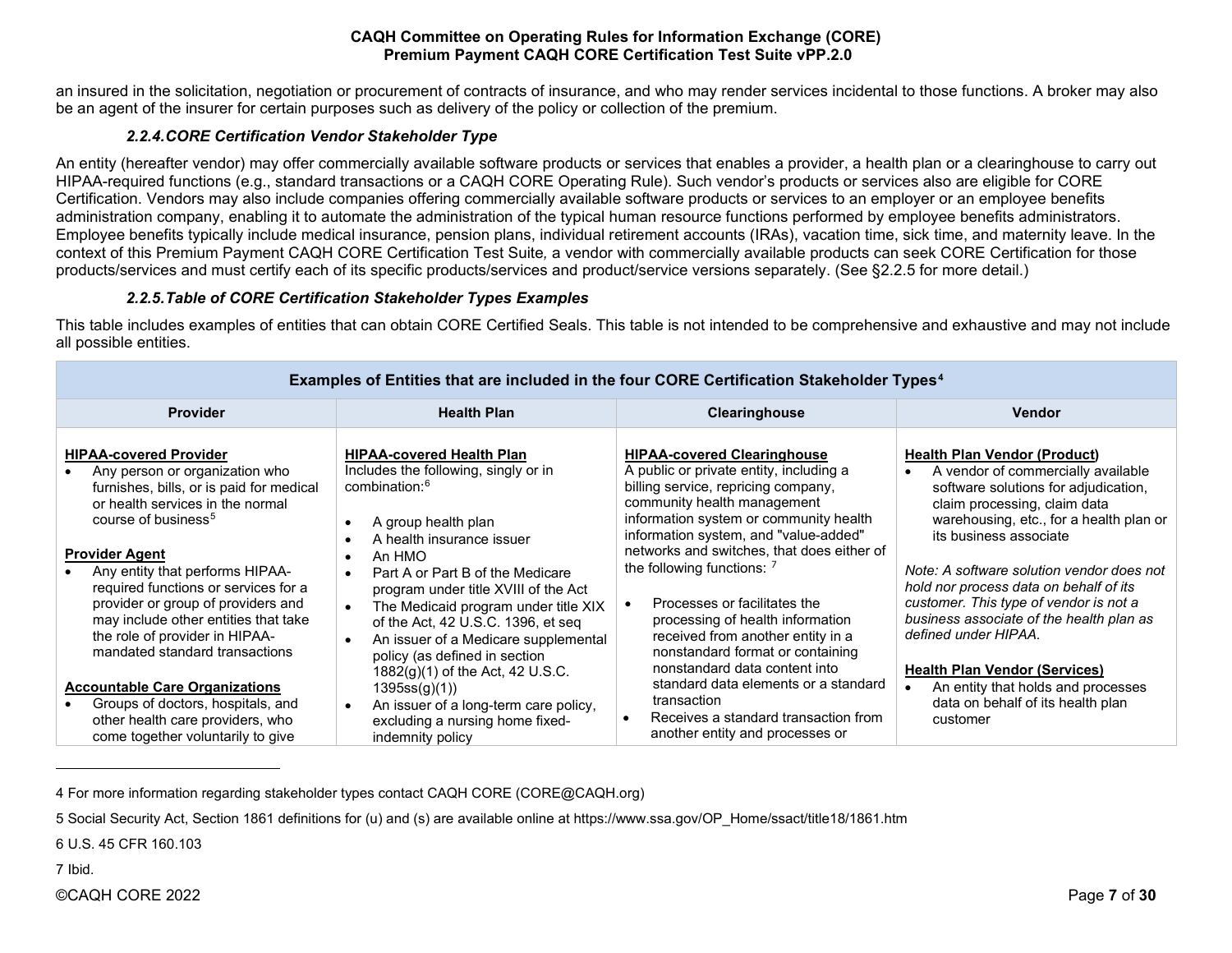| <b>Provider</b>                                                                                                                                                                                                                                                                                                                                                                                                                                                                                                                                                                                                                                                                   | <b>Health Plan</b>                                                                                                                                                                                                                                                                                                                                                                                                                                                                                                                                                                                                                                                                                                                                                                                                                                                                                                                                                                                                                                                                                                                                                                                                                                                                                             | <b>Clearinghouse</b>                                                                                                                                                                                                                                                                                                                                                                                                                                                                                                                                                                                                                                                                                                                                                                                                                                                                                                                                                                                                                                                                                      | Vendor                                                                                                                                                                                                                                                                                                                                                                                                                                                                                                                                                                                                                                                                                                                                                                                                                                                                                                                                                                                                                                                                                                                                                                                                                                 |
|-----------------------------------------------------------------------------------------------------------------------------------------------------------------------------------------------------------------------------------------------------------------------------------------------------------------------------------------------------------------------------------------------------------------------------------------------------------------------------------------------------------------------------------------------------------------------------------------------------------------------------------------------------------------------------------|----------------------------------------------------------------------------------------------------------------------------------------------------------------------------------------------------------------------------------------------------------------------------------------------------------------------------------------------------------------------------------------------------------------------------------------------------------------------------------------------------------------------------------------------------------------------------------------------------------------------------------------------------------------------------------------------------------------------------------------------------------------------------------------------------------------------------------------------------------------------------------------------------------------------------------------------------------------------------------------------------------------------------------------------------------------------------------------------------------------------------------------------------------------------------------------------------------------------------------------------------------------------------------------------------------------|-----------------------------------------------------------------------------------------------------------------------------------------------------------------------------------------------------------------------------------------------------------------------------------------------------------------------------------------------------------------------------------------------------------------------------------------------------------------------------------------------------------------------------------------------------------------------------------------------------------------------------------------------------------------------------------------------------------------------------------------------------------------------------------------------------------------------------------------------------------------------------------------------------------------------------------------------------------------------------------------------------------------------------------------------------------------------------------------------------------|----------------------------------------------------------------------------------------------------------------------------------------------------------------------------------------------------------------------------------------------------------------------------------------------------------------------------------------------------------------------------------------------------------------------------------------------------------------------------------------------------------------------------------------------------------------------------------------------------------------------------------------------------------------------------------------------------------------------------------------------------------------------------------------------------------------------------------------------------------------------------------------------------------------------------------------------------------------------------------------------------------------------------------------------------------------------------------------------------------------------------------------------------------------------------------------------------------------------------------------|
| coordinated high quality care to their<br>Medicare patients <sup>8</sup><br>A network of doctors, hospital,<br>specialists, post-acute providers and<br>even private companies like<br>Walgreens that shares financial and<br>medical responsibility for providing<br>coordinated care to patients in hopes<br>of limiting unnecessary spending <sup>9</sup><br>A healthcare organization<br>$\bullet$<br>characterized by a payment and care<br>delivery model that seeks to tie<br>provider reimbursements to quality<br>metrics and reductions in the total<br>cost of care for an assigned<br>population of patients<br>A health insurance issuer-formed<br>ACO <sup>10</sup> | An employee welfare benefit plan or<br>any other arrangement that is<br>established or maintained for the<br>purpose of offering or providing<br>health benefits to the employees of<br>two or more employers<br>The health care program for active<br>military personnel under title 10 of the<br><b>United States Code</b><br>The veterans' health care program<br>under 38 U.S.C. chapter 17<br>The Civilian Health and Medical<br>Program of the Uniformed Services<br>(CHAMPUS)(as defined in 10 U.S.C.<br>1072(4)<br>The Indian Health Service program<br>under the Indian Health Care<br>Improvement Act, 25 U.S.C. 1601, et<br>seq<br>The Federal Employees Health<br>Benefits Program under 5 U.S.C.<br>8902, et seg<br>An approved State child health plan<br>under title XXI of the Act, providing<br>benefits for child health assistance<br>that meet the requirements of section<br>2103 of the Act, 42 U.S.C. 1397, et<br>seq<br>The Medicare + Choice program<br>under Part C of title XVIII of the Act,<br>42 U.S.C. 1395w-21 through 1395w-<br>28<br>A high risk pool that is a mechanism<br>$\bullet$<br>established under State law to<br>provide health insurance coverage or<br>comparable coverage to eligible<br>individuals. Any other individual or<br>group plan, or combination of | facilitates the processing of health<br>information into nonstandard format<br>or nonstandard data content for the<br>receiving entity<br>Clearinghouse<br>Brokers or mediates connectivity<br>between a provider and a health plan<br>either directly or through another<br>clearinghouse<br>$\bullet$<br>Receives administrative transactions<br>from either a provider or a health plan<br>and forwards to the intended recipient<br>Provides other services based on<br>$\bullet$<br>each entity's business model<br>Note: A clearinghouse is distinct from a<br>Health Care Clearinghouse as defined<br>under HIPAA in that it does NOT<br>transform non-standard data/format<br>into/out of the standard; rather it receives<br>the standard data/format from another<br>entity, a clearinghouse may disaggregate<br>and re-aggregate transactions and then<br>route/forward the transaction to another<br>entity.<br><b>Health Information Exchange (Health)</b><br><b>Information Service Provider)</b><br>Provides secure transmission of<br>$\bullet$<br>clinical information between providers | An entity to which a health plan has<br>outsourced a business function(s)<br>Note: This type of vendor holds and<br>processes data on behalf of a health plan<br>e.g., eligibility/membership data; utilization<br>management, health care services review<br>request/response (referral/authorizations.)<br>This type of vendor is defined as a<br>business associate under HIPAA.<br><b>Provider Vendor (Product)</b><br>A vendor of commercially available<br>software solutions for practice<br>management, patient accounting,<br>etc., to a health care provider or its<br>business associate<br>Note: A software solution vendor does not<br>hold nor process data on behalf of its<br>customer. This type of vendor is not a<br>business associate of the health plan as<br>defined under HIPAA.<br><b>Provider Vendor (Services)</b><br>A billing/collection or financial<br>$\bullet$<br>services company to which a provider<br>outsources some or all of its financial<br>functions<br>Note: This type of vendor holds and<br>processes data on behalf of a health care<br>provider, e.g., eligibility verification, billing<br>and collections. This type of vendor is<br>defined as a business associate under<br>HIPAA. |

# <span id="page-7-2"></span><span id="page-7-1"></span><span id="page-7-0"></span>**Examples of Entities that are included in the four CORE Certification Stakeholder Types[4](#page-6-2)**

[9 http://kaiserhealthnews.org/news/aco-accountable-care-organization-faq/](http://kaiserhealthnews.org/news/aco-accountable-care-organization-faq/)

10 Ibid.

[<sup>8</sup> https://www.cms.gov/Medicare/Medicare-Fee-for-Service-Payment/ACO/index.html?redirect=/aco](https://www.cms.gov/Medicare/Medicare-Fee-for-Service-Payment/ACO/index.html?redirect=/aco) an[d http://innovation.cms.gov/initiatives/aco/](http://innovation.cms.gov/initiatives/aco/)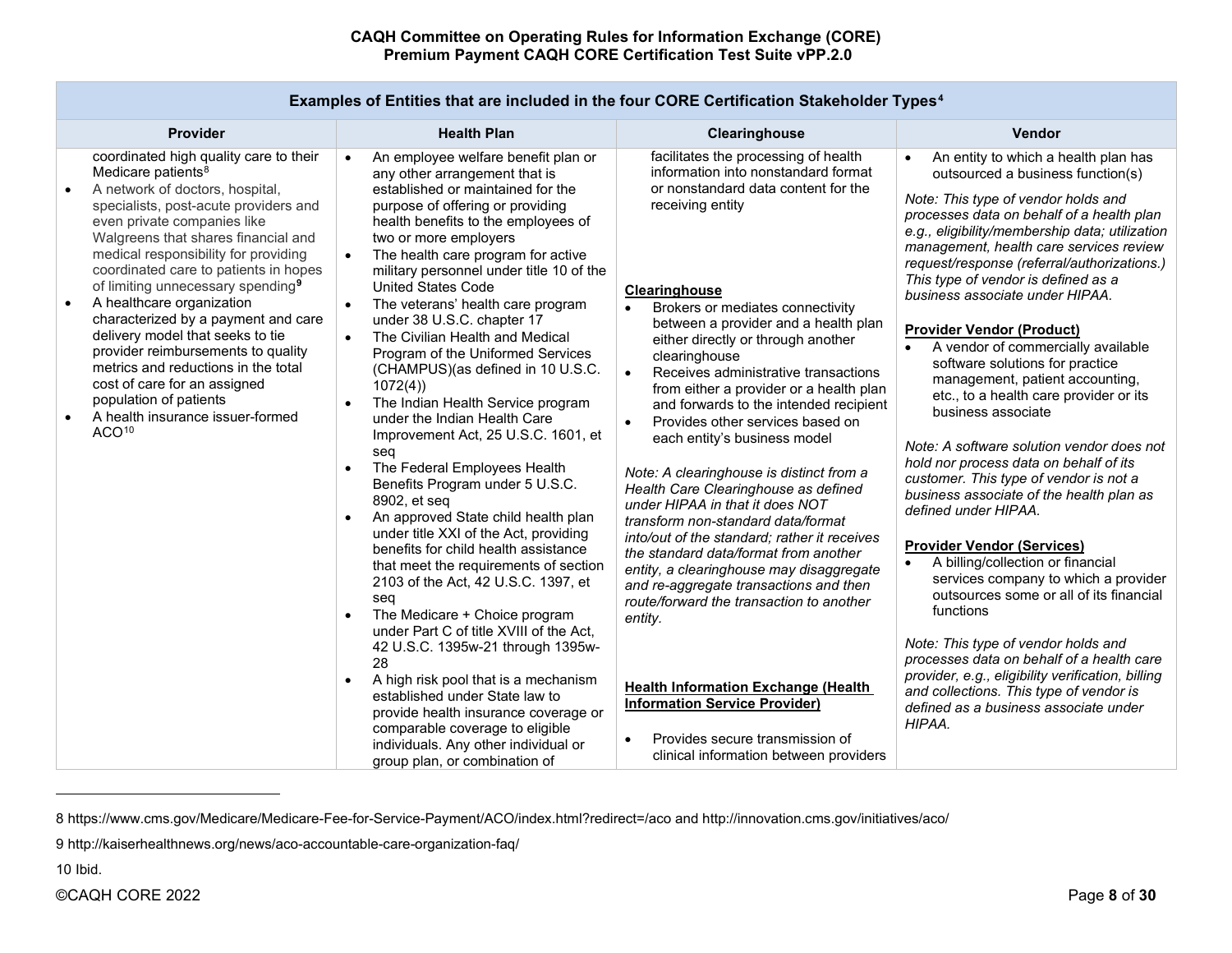|                 | <b>Examples of Entities that are included in the four CORE Certification Stakeholder Types</b> <sup>4</sup>                                                                                                                                                                                                                                                                                                                                                                                                                                                                                                                                                                                                                                                                                                                                                                                                                                                                                                                                                                                                                                                                                                                                                                               |                                                                                                                                                                                                                                                                                                                                                                                                                                                                                                                                                                                                                                                                                                                                                                                                                                                                                                                                                                                                                                                                                                                                                                                                                                                                                                           |                                                                                                                                                                                                  |
|-----------------|-------------------------------------------------------------------------------------------------------------------------------------------------------------------------------------------------------------------------------------------------------------------------------------------------------------------------------------------------------------------------------------------------------------------------------------------------------------------------------------------------------------------------------------------------------------------------------------------------------------------------------------------------------------------------------------------------------------------------------------------------------------------------------------------------------------------------------------------------------------------------------------------------------------------------------------------------------------------------------------------------------------------------------------------------------------------------------------------------------------------------------------------------------------------------------------------------------------------------------------------------------------------------------------------|-----------------------------------------------------------------------------------------------------------------------------------------------------------------------------------------------------------------------------------------------------------------------------------------------------------------------------------------------------------------------------------------------------------------------------------------------------------------------------------------------------------------------------------------------------------------------------------------------------------------------------------------------------------------------------------------------------------------------------------------------------------------------------------------------------------------------------------------------------------------------------------------------------------------------------------------------------------------------------------------------------------------------------------------------------------------------------------------------------------------------------------------------------------------------------------------------------------------------------------------------------------------------------------------------------------|--------------------------------------------------------------------------------------------------------------------------------------------------------------------------------------------------|
| <b>Provider</b> | <b>Health Plan</b>                                                                                                                                                                                                                                                                                                                                                                                                                                                                                                                                                                                                                                                                                                                                                                                                                                                                                                                                                                                                                                                                                                                                                                                                                                                                        | Clearinghouse                                                                                                                                                                                                                                                                                                                                                                                                                                                                                                                                                                                                                                                                                                                                                                                                                                                                                                                                                                                                                                                                                                                                                                                                                                                                                             | Vendor                                                                                                                                                                                           |
|                 | individual or group plans, that<br>provides or pays for the cost of<br>medical care (as defined in section<br>2791(a)(2) of the PHS Act, 42 U.S.C.<br>$300gg-91(a)(2)$<br><b>Third Party Administrator (TPA)</b><br>An organization that processes<br>insurance claims or certain aspects of<br>employee benefit plans for a separate<br>entity. This can be viewed as<br>"outsourcing" the administration of<br>the claims processing, since the TPA<br>is performing a task traditionally<br>handled by the company providing<br>the insurance or the company itself.<br>Often, in the case of insurance<br>claims, a TPA handles the claims<br>processing for an employer that self-<br>insures its employees. <sup>11</sup><br>An insurance company may also use<br>$\bullet$<br>a TPA to manage its claims<br>processing, provider networks,<br>utilization review, or membership<br>functions. While some third-party<br>administrators may operate as units<br>of insurance companies, they are<br>often independent. <sup>12</sup><br><b>Administrative Services Only (ASO)</b><br>A contract under which a third party<br>$\bullet$<br>administrator or an insurer agrees to<br>provide administrative services to an<br>employer in exchange for a fixed fee<br>per employee 13 | Provides secure transaction of<br>$\bullet$<br>administration information between<br>providers and health plans<br>Provides a "community of trust" for<br>$\bullet$<br>authentication of organizations and<br>end users within an organization<br>May manage PKI digital certifications<br>for the "community"<br>May transform messages to the form<br>$\bullet$<br>acceptable by the receiver<br>Forwards clinical information to<br>$\bullet$<br>another HIE for intercommunity<br>information exchange<br><b>Employee Benefit Administrators</b><br>Provides services to employers to<br>$\bullet$<br>administer and manage a variety of<br>employee benefits, such as medical<br>insurance, pensions, vacations, etc.<br><b>Health Insurance Marketplaces or</b><br>Exchanges $14$<br>Private exchanges which may<br>predate the Affordable Care Act to<br>facilitate insurance plans for<br>employees of small and medium size<br>businesses<br>Exchanges are not themselves<br>$\bullet$<br>insurers, so they do not bear risk<br>themselves, but they do determine<br>the insurance companies that are<br>allowed to participate<br>Health Insurance Exchanges use<br>$\bullet$<br>electronic data interchange to<br>transmit required information between<br>the Exchanges and Carriers (trading | Human Resource Software Vendor<br>(Product or Service)<br>A company that offers to employers<br>or employee benefit administrators<br>commercially available software or<br>cloud-based services |

#### <span id="page-8-3"></span><span id="page-8-2"></span><span id="page-8-1"></span><span id="page-8-0"></span>**Examples of Entities that are included in the four CORE Certification Stakeholder Types[4](#page-6-2)**

©CAQH CORE 2022 Page **9** of **30**

<sup>11</sup> [https://en.wikipedia.org/wiki/Third-party\\_administrator](https://en.wikipedia.org/wiki/Third-party_administrator)

<sup>12</sup> Ibid.

<sup>13</sup> [http://en.termwiki.com/EN/administrative\\_services\\_only\\_\(ASO\)\\_contract](http://en.termwiki.com/EN/administrative_services_only_(ASO)_contract)

<sup>14</sup> [https://en.wikipedia.org/wiki/Health\\_insurance\\_marketplace](https://en.wikipedia.org/wiki/Health_insurance_marketplace)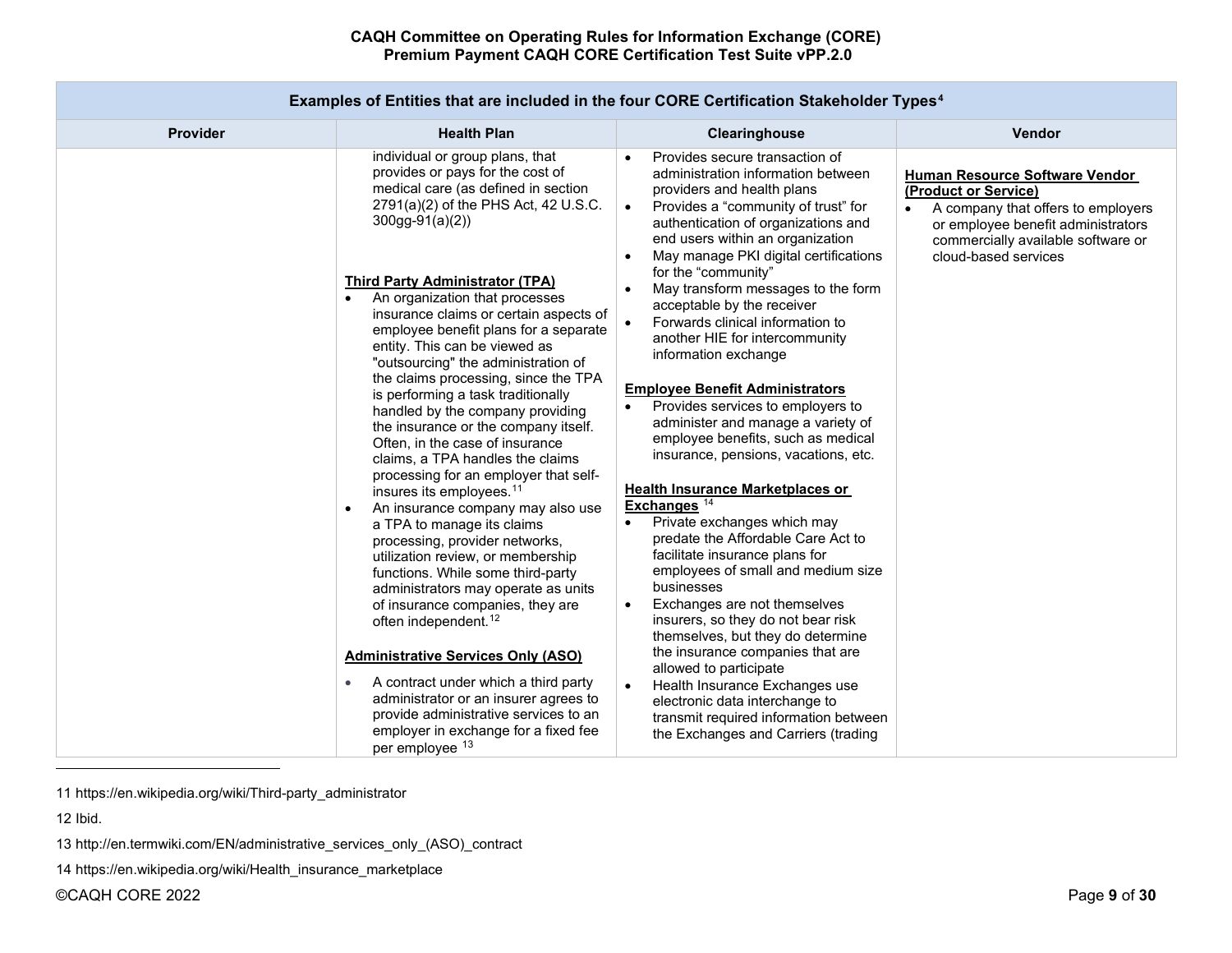| <b>Provider</b> | <b>Health Plan</b>                                                                                                                                                                                                                                                                                                                                                                                                                                                                                                                                                                                                                                                                                                                                                                                                                                                                                         | Clearinghouse                                                                                                                                                                                                                                                                                                                                  | <b>Vendor</b> |
|-----------------|------------------------------------------------------------------------------------------------------------------------------------------------------------------------------------------------------------------------------------------------------------------------------------------------------------------------------------------------------------------------------------------------------------------------------------------------------------------------------------------------------------------------------------------------------------------------------------------------------------------------------------------------------------------------------------------------------------------------------------------------------------------------------------------------------------------------------------------------------------------------------------------------------------|------------------------------------------------------------------------------------------------------------------------------------------------------------------------------------------------------------------------------------------------------------------------------------------------------------------------------------------------|---------------|
|                 | An arrangement in which an<br>organization funds its own employee<br>benefit plan such as a pension plan<br>or health insurance program but hires<br>an outside firm to perform specific<br>administrative services, e.g., an<br>organization may hire an insurance<br>company to evaluate and process<br>claims under its employee health plan<br>while maintaining the responsibility to<br>pay the claims itself 15<br>An arrangement under which an<br>insurance carrier, its subsidiary or an<br>independent organization will handle<br>the administration of claims, benefits,<br>reporting and other administrative<br>functions for a self-insured plan<br><b>Health Plan Agent</b><br>Any entity that performs HIPAA-<br>required functions or services for a<br>health plan and may include other<br>entities that take the role of a health<br>plan in HIPAA-mandated standard<br>transactions | partners), in particular enrollment<br>information and premium payment<br>information<br>Value Added Network <sup>16</sup><br>A Value-added Network (VAN) is a<br>hosted service offering that acts as<br>an intermediary between business<br>partners sharing standards based<br>or proprietary data via shared<br><b>Business Processes.</b> |               |

# <span id="page-9-3"></span><span id="page-9-2"></span>**Examples of Entities that are included in the four CORE Certification Stakeholder Types[4](#page-6-2)**

# *User Quick Start Guide*

<span id="page-9-0"></span>An entity can access a User Quick Start Guide specific to a set of CAQH CORE Operating Rules for which it is seeking certification when it initially establishes its testing profile on the CORE-authorized Testing Vendor's test site. The User Quick Start Guide is to be used in connection with CORE-authorized Testing Vendor's certification testing system. It is meant to serve as an instruction document for the design and general utility of the testing system and is not a step-by-step CORE Certification guide.

# *Guidance for Providers and Health Plans Seeking CAQH CORE Certification that work with Agents*

<span id="page-9-1"></span>Any Provider or Health Plan seeking CORE Certification must undergo certification testing in accordance with the CAQH CORE Certification Test Suite. However, a Provider or a Health Plan may also be CORE Certified when it outsources various functions to a third party, i.e., a Business Associate (referenced as an agent in the CAQH CORE Premium Payment Operating Rules*)*. Thus, the Detailed Step-by-Step Test Scripts recognize that a Provider or a Health Plan may use a

<sup>15</sup> <http://www.investopedia.com/terms/a/administrative-services-only.asp>

<sup>16</sup> [https://en.wikipedia.org/wiki/Value-added\\_network](https://en.wikipedia.org/wiki/Value-added_network)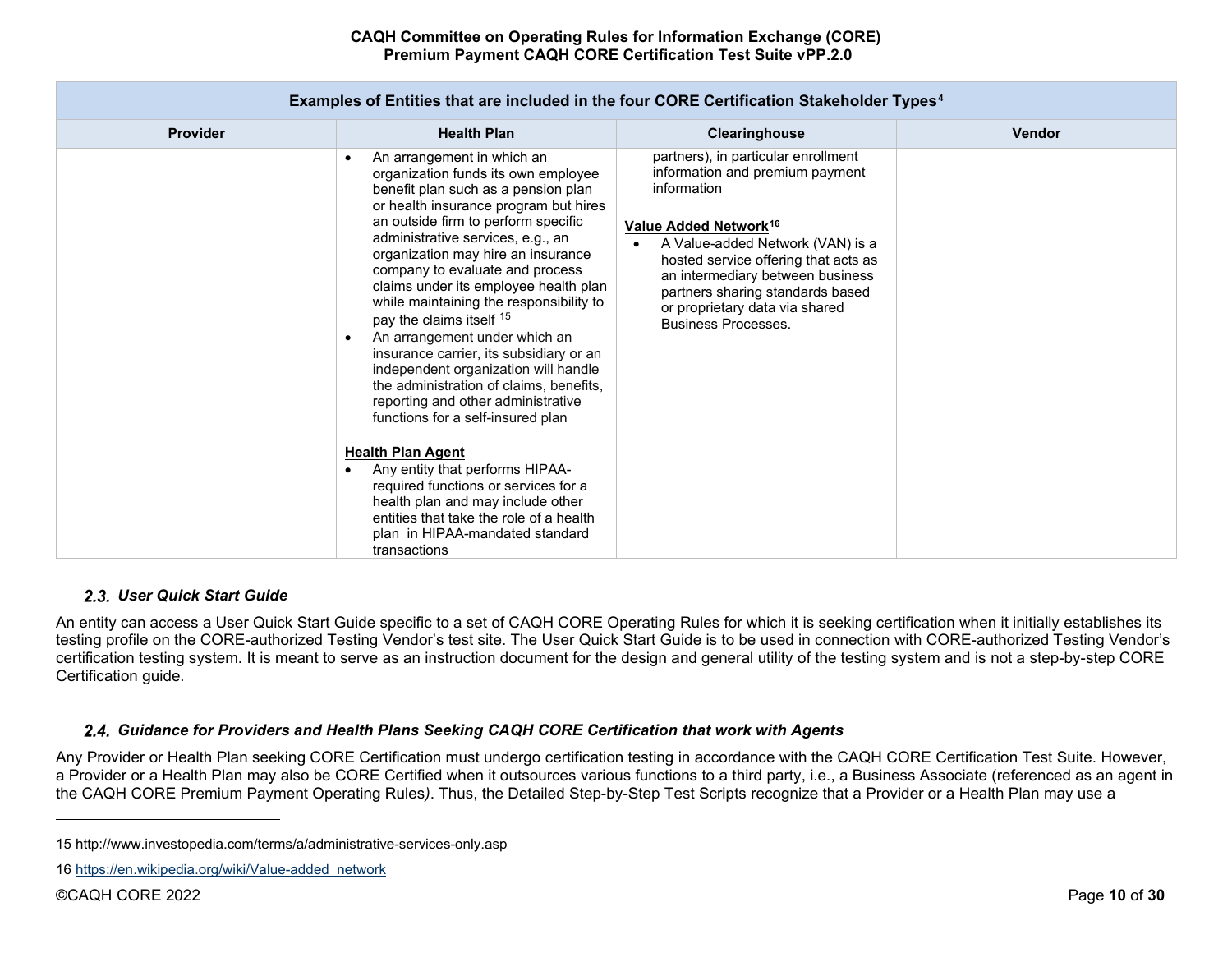Business Associate to perform some or all of the HIPAA-mandated functions required by the HIPAA-mandated standards and/or the HIPAA-mandated CAQH CORE Operating Rules on its behalf.

When a Provider or a Health Plan outsources some functions to a Business Associate, both the Provider or Health Plan and its respective Business Associate to which the functions are outsourced will need to undergo voluntary CORE Certification Testing in order for the Provider or the Health Plan to become COREcertified. The requirements for meeting the CORE rule requirements for either a Provider or a Health Plan differ by situation and such variability is dependent on how the Provider or the Health Plan interacts with its Business Associate and what services (i.e., functions and capabilities) its Business Associate provides to it. For example, a Health Plan seeking Premium Payment CORE Certification that uses a clearinghouse may have some unique circumstances when undergoing certification testing. Because there is a clearinghouse between the Health Plan's system and the Provider's system, the clearinghouse will act as a "proxy" for some of the CORE Certification requirements outlined in the Premium Payment CAQH CORE Certification Test Suite*.*

Keep in mind that certification testing will differ by each Test Scenario and each Detailed Step-by-Step Test Script. Dependent upon the agreement between the Provider or the Health Plan and the clearinghouse, the Provider or the Health Plan may not have to undergo certification testing for some aspects of the rules. In such a case, the Provider or the Health Plan must provide a rationale statement which explains the situation to the CORE-authorized Testing Vendor for each test script for which the N/A option is chosen and the Provider or the Health Plan will need to be prepared for a review of the rationale with CAQH CORE staff.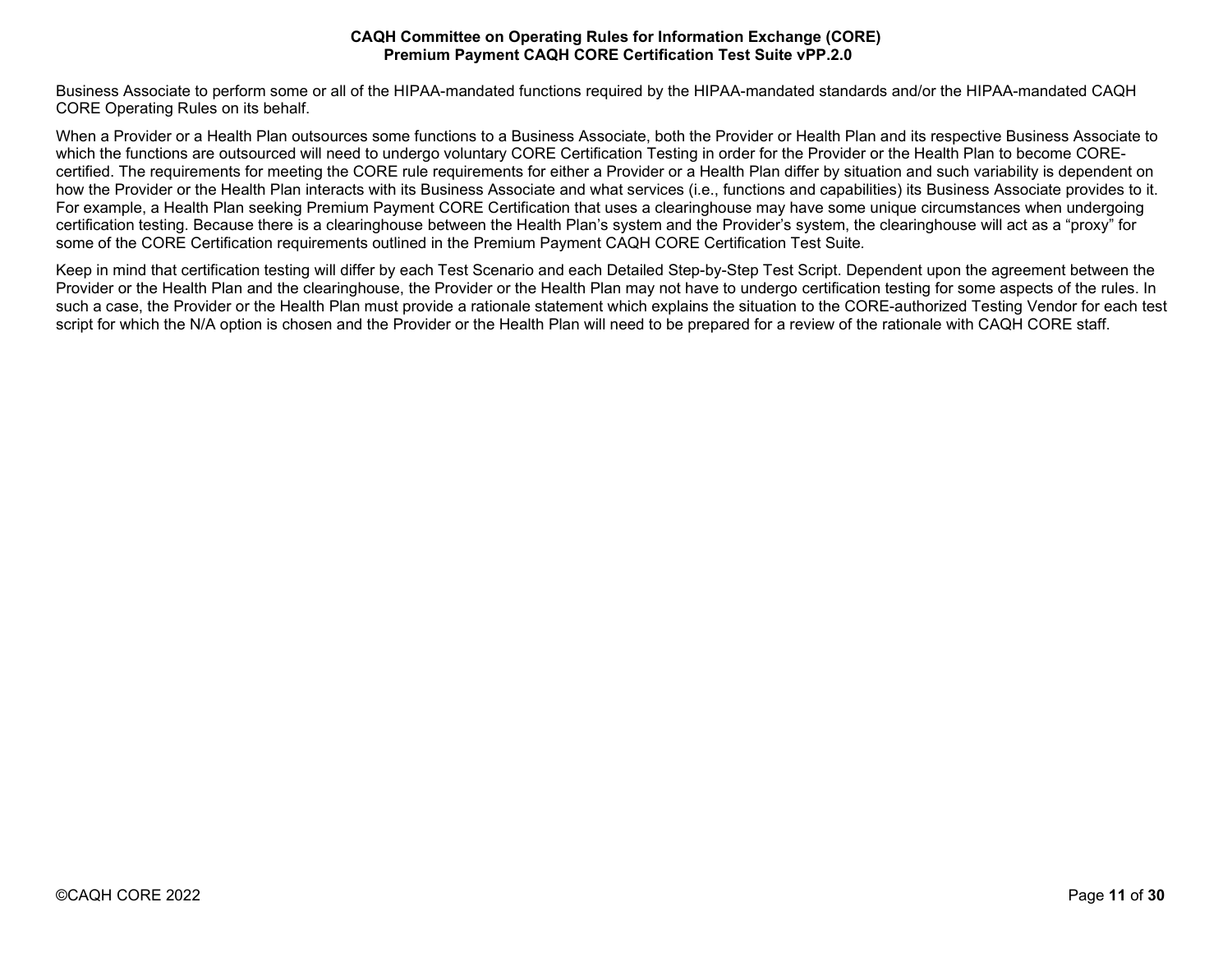# <span id="page-11-0"></span>**3. CAQH CORE Premium Payment (820) Infrastructure Rule Test Scenario**

### <span id="page-11-1"></span> *CAQH CORE Premium Payment (820) Infrastructure Rule Key Requirements*

Note: This section identifies at a high level the key requirements of this rule. Refer to the rule document for the specific language of the rule which governs. Section numbers in parentheses following each key requirement refer to the specific rule section which applies.

### *Processing Mode Requirements (§4.1)*

- A HIPAA covered health plan or its agent must implement server requirements for Batch Processing Mode.
- A HIPAA covered health plan or its agent may optionally implement server requirements for Real Time Processing Mode.

# *Connectivity Requirements (§4.2)*

• HIPAA-covered entity and its agent must be able to support the most recent published and CAQH CORE adopted version of the CAQH CORE Connectivity Rule.

# *System Availability Requirements (§4.3)*

- A HIPAA-covered health plan or its agent's system availability must be no less than 90 percent per calendar week.
- A HIPAA-covered health plan and its agent may choose to use an additional 24 hours of scheduled system downtime per calendar quarter.
- •
- A HIPAA covered health plan or its agent must publish their regularly scheduled system downtime in an appropriate manner.
- A HIPAA covered health plan or its agent must publish the schedule of non-routine downtime at least one week in advance.
- A HIPAA covered health plan or its agent must provide information within one hour of realizing downtime will be needed in the event of unscheduled/emergency downtime.
- No response is required during scheduled or unscheduled/emergency downtime(s).
- A HIPAA covered health plan or its agent must establish and publish its own holiday schedule.

# *Response Time Requirements (§4.4. §4.5)*

- When an ASC X12N v5010 820 has been submitted in Real Time Processing Mode by any entity, an ASC X12C v5010 999 must be returned with 20 seconds.
- When an ASC X12N v5010 820 has been submitted in Batch Processing Mode by any entity by 9:00 pm Eastern Time of a business day, an ASC X12C v5010 999 must be available for pick up by 7:00 am Eastern Time on the third business day following submission.
- Each HIPAA covered entity must support this maximum response time to ensure that at least 90 percent of all required responses are returned within the specified maximum response time as measured within a calendar month.
- Each HIPAA covered entity must capture, log, audit, match and report the date (YYYYMMDD), time (HHMMSS), and control numbers from its own internal systems and the corresponding data received from its trading partners.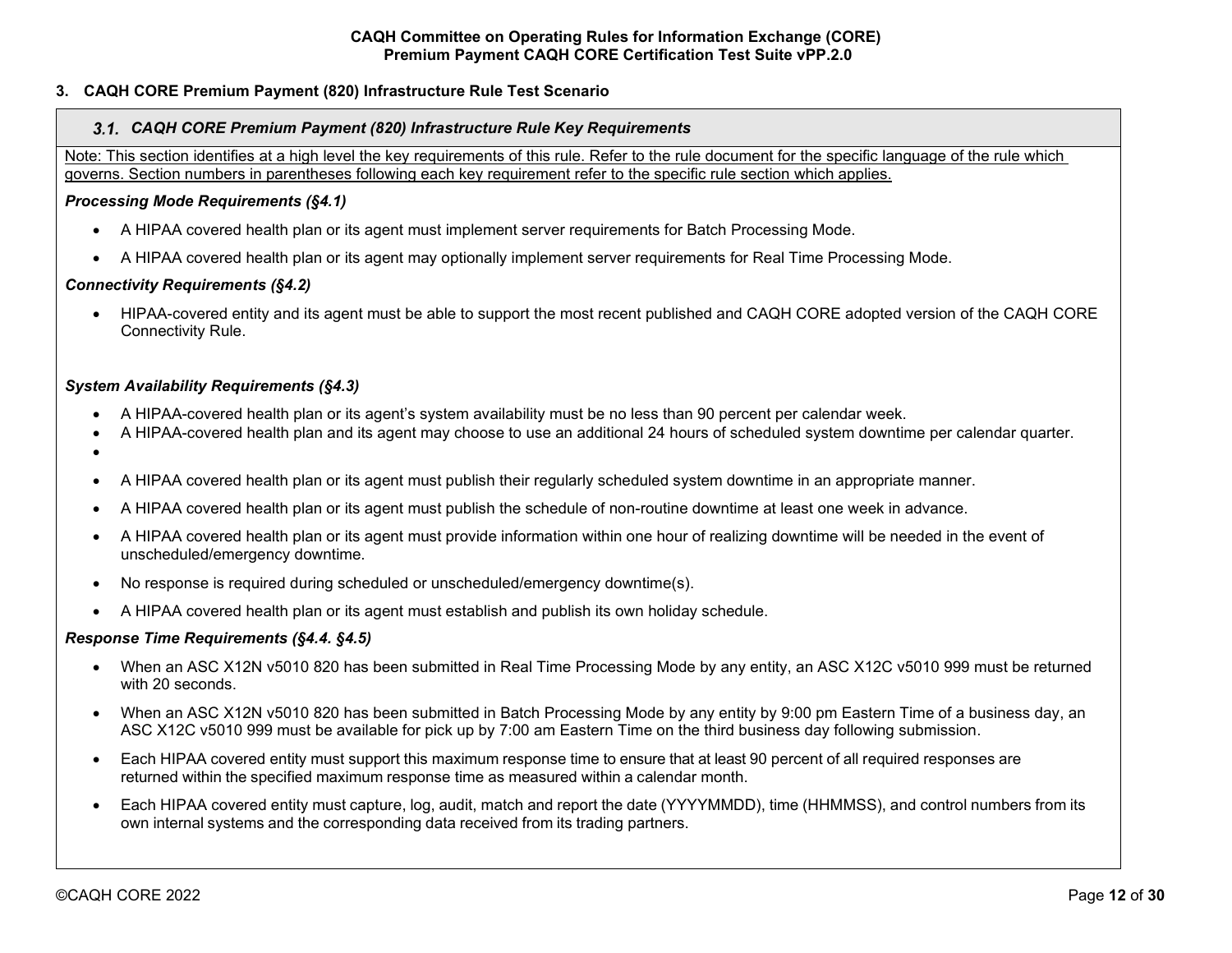# *CAQH CORE Premium Payment (820) Infrastructure Rule Key Requirements*

### *Use of Acknowledgements Requirements (§4.5, §4.7)*

- When an ASC X12N v5010 820 has been submitted in Real Time Processing Mode by any entity, an ASC X12C v5010 999 must be returned to indicate acceptance, acceptance with errors, or rejection of the Functional Group of an ASC X12N v5010 820.
- When an ASC X12N v5010 820 has been submitted in Batch Processing Mode by any entity, an ASC X12C v5010 999 must be returned to indicate the acceptance, acceptance with errors, or rejection of the Functional Group of an ASC X12N v5010 820.
- The ASC X12C v5010 999 must report each error detected to the most specific level of detail supported by the ASC X12C v5010 999.

# *Elapsed Time for Enrollment System Processing of Received Enrollment Data (§4.8)*

• A HIPAA covered health plan must process the enrollment data in its internal enrollment application system within five business days following successful receipt and verification of the data.

#### *Companion Guide Requirements (§4.9)*

• A Companion Guide covering the ASC X12N v5010 820 published by a HIPAA covered health plan or its agent must follow the format/flow as defined in the CAQH CORE Master Companion Guide Template.

#### <span id="page-12-0"></span>*CAQH CORE Premium Payment (820) Infrastructure Rule Conformance Testing Requirements*

These scenarios test the following conformance requirements of the ASC X12N v5010 820 Requirements. Other requirements of this rule that may not be listed below are not included in this test scenario. Notwithstanding, CORE-certified entities are required to comply with all specifications of the rule not included in this test scenario. Note: Clearinghouses and/or vendors undergoing CORE Certification Testing should refer to Detailed Step-by-Step Test Scripts for applicable test scripts.

#### *System Availability*

Demonstrate its ability to publish to its trading partner community the following schedules:

- Its regularly scheduled downtime schedule, including holidays, and
- Its notice of non-routine downtime showing schedule of times down, and
- A notice of unscheduled/emergency downtime notice.

#### *Acknowledgements*

• An ASC X12C v5010 999 is returned to indicate either acceptance, acceptance with errors, or rejection a Functional Group of an ASC X12N v5010 820.

#### *Response Time*

• Demonstrate the ability to capture, log, audit, match, and report the date (YYYYMMDD), time (HHMMSS) and control numbers from its own internal systems and its trading partners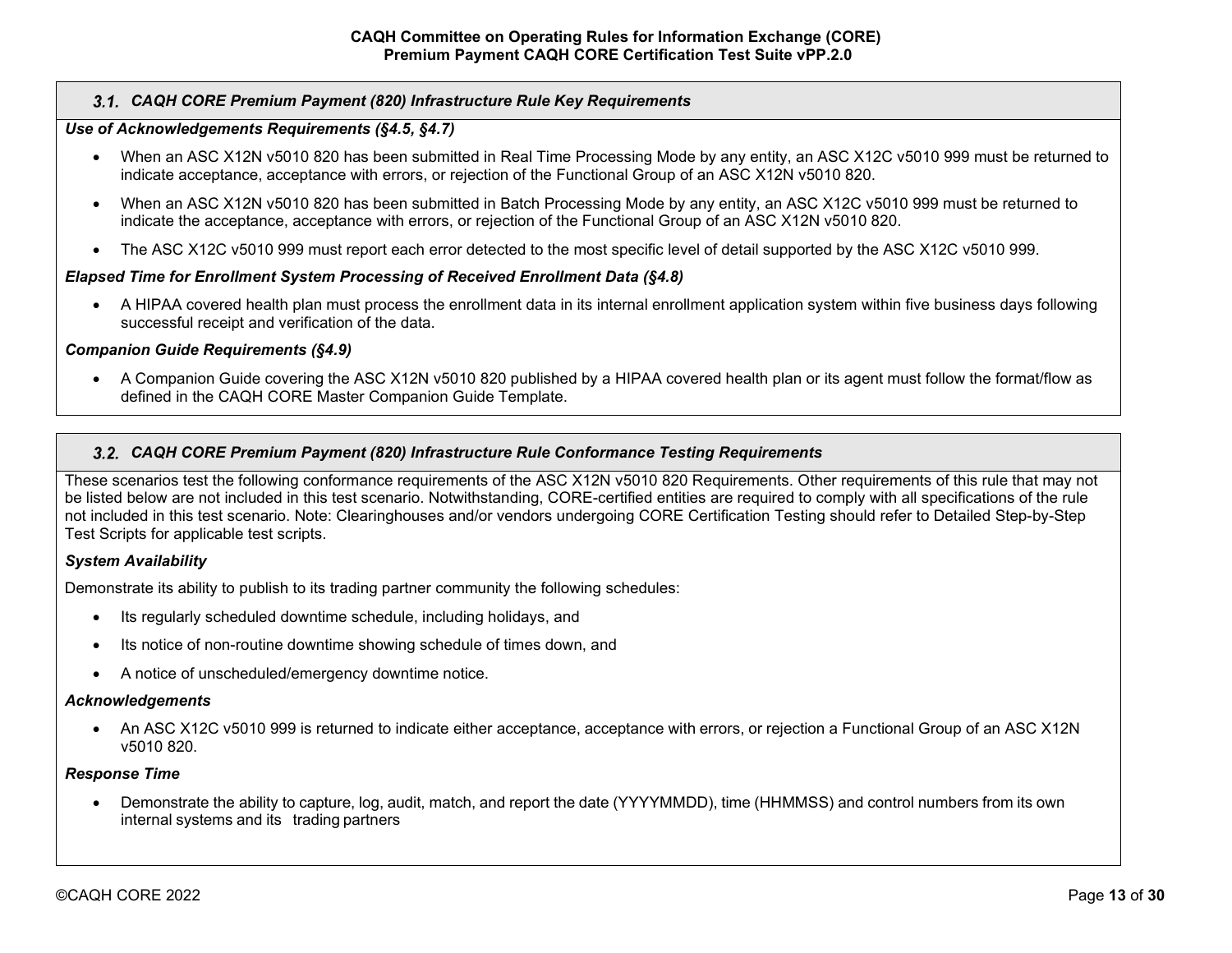# *CAQH CORE Premium Payment (820) Infrastructure Rule Conformance Testing Requirements*

#### *Companion Guide*

Submission to a CAQH CORE-authorized Testing Vendor the following:

- A copy of the table of contents of its official ASC X12N v5010 820 companion guide.
- A copy of a page of its official ASC X12N v5010 820 companion guide depicting its conformance with the format for specifying the ASC X12N v5010 820 data content requirements.

Such submission may be in the form of a hard copy paper document, an electronic document, or a URL where the table of contents and an example of the companion guide is located.

#### <span id="page-13-0"></span>*CAQH CORE Premium Payment (820) Infrastructure Rule Test Scripts Assumptions*

- The entity has implemented in its production environments the necessary policies, procedures and method(s) required to conform to the requirements of the System Availability requirements.
- The test scripts will not include comprehensive testing requirements to test for all possible permutations of the CAQH CORE requirements of the rule.
- All communications sessions and logons are valid; no error conditions are created or encountered.
- The health plan's EDI management system generates a syntactically correct ASC X12 interchange containing the ASC X12N v5010 820 and ASC X12C v5010 999 transactions.
- Test scripts will test ONLY for valid and invalid ASC X12 Interchange, Functional Group, Transaction Set control segments and will not test for ASC X12N v5010 820 and ASC X12C v5010 999 data content.
- The detailed content of the companion guide will not be submitted to the CAQH CORE-authorized Testing Vendor.
- The detailed content of the companion guide will not be examined nor evaluated.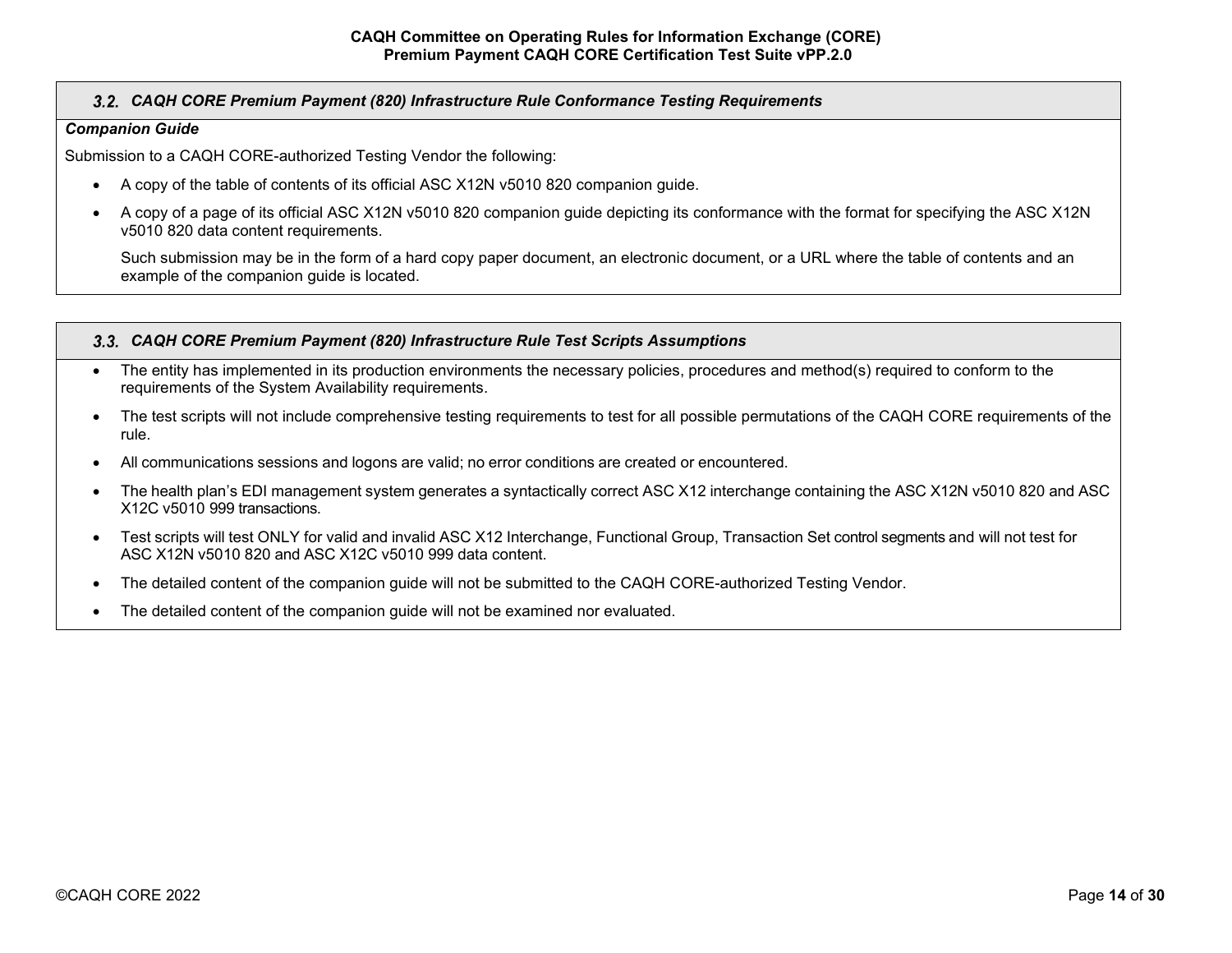# <span id="page-14-0"></span> *CAQH CORE Premium Payment (820) Infrastructure Rule Detailed Step-By-Step Test Scripts*

CORE Certification Testing is not exhaustive. The CAQH CORE Certification Test Suite does not include comprehensive testing requirements that test for all possible permutations of each rule. An individual test script may be testing for more than one item, and, as noted in the "Stakeholder" column, each test script tests for the role of the Stakeholder(s) to which the test script applies.

The Detailed Step-by-Step Test Scripts below specify the stakeholder type to which each test script applies. A stakeholder may indicate that a specific test script does not apply to it. In this case the stakeholder is required to provide a rationale for why a specific test script is not applicable and be prepared for a review of the rationale with CAQH CORE staff.

When establishing a Certification Test Profile with a CAQH CORE-authorized Testing Vendor a Vendor will be given the option to indicate if the product it is certifying is a Provider-facing product or a Health Plan-facing product. Therefore, the Detailed Step-by-Step Test Scripts applicable to a Provider apply to a Provider-facing product. Similarly, Detailed Step-by-Step Test Scripts applicable to a Health Plan apply to a Health Plan-facing product.

|       | <b>System Availability</b>                                                                               |                                                                                                                               |                      |                |                |                          |                                                                                                             |                                           |                   |             |  |  |
|-------|----------------------------------------------------------------------------------------------------------|-------------------------------------------------------------------------------------------------------------------------------|----------------------|----------------|----------------|--------------------------|-------------------------------------------------------------------------------------------------------------|-------------------------------------------|-------------------|-------------|--|--|
| Test# | <b>Criteria</b>                                                                                          | <b>Expected Result</b>                                                                                                        | <b>Actual Result</b> | <b>Pass</b>    | Fail           | N/A                      | <b>Stakeholder</b><br>A checkmark in the box<br>indicates the stakeholder type<br>to which the test applies |                                           |                   |             |  |  |
|       |                                                                                                          |                                                                                                                               |                      |                |                |                          | Provider                                                                                                    | Plan<br>alth<br>$\ddot{\mathbf{0}}$<br>Ĩ. | ω<br>Clearinghous | Vendor      |  |  |
|       | Publication of regularly scheduled<br>downtime, including holidays and<br>method(s) for such publication | Submission of actual published<br>copies of regularly scheduled<br>downtime including holidays and<br>method(s) of publishing |                      | □ Pass         | $\Box$ Fail    | $\overline{\phantom{a}}$ |                                                                                                             | ⊠                                         | $\boxtimes$       | $\boxtimes$ |  |  |
| 2     | Publication of non-routine<br>downtime notice and method(s) for<br>such publication                      | Submission of a sample notice of<br>non-routine downtime including<br>scheduled of down time and<br>method(s) of publishing   |                      | $\square$ Pass | $\square$ Fail | ப                        | $\mathcal{L}$                                                                                               | ⊠                                         | $\boxtimes$       | ⊠           |  |  |
| 3     | Publication of<br>unscheduled/emergency downtime<br>notice and method(s) for such<br>publication         | Submission of a sample notice of<br>unscheduled/emergency downtime<br>including method(s) of publishing                       |                      | $\square$ Pass | $\Box$ Fail    | $\overline{\phantom{a}}$ |                                                                                                             | ⊠                                         | $\boxtimes$       | ⊠           |  |  |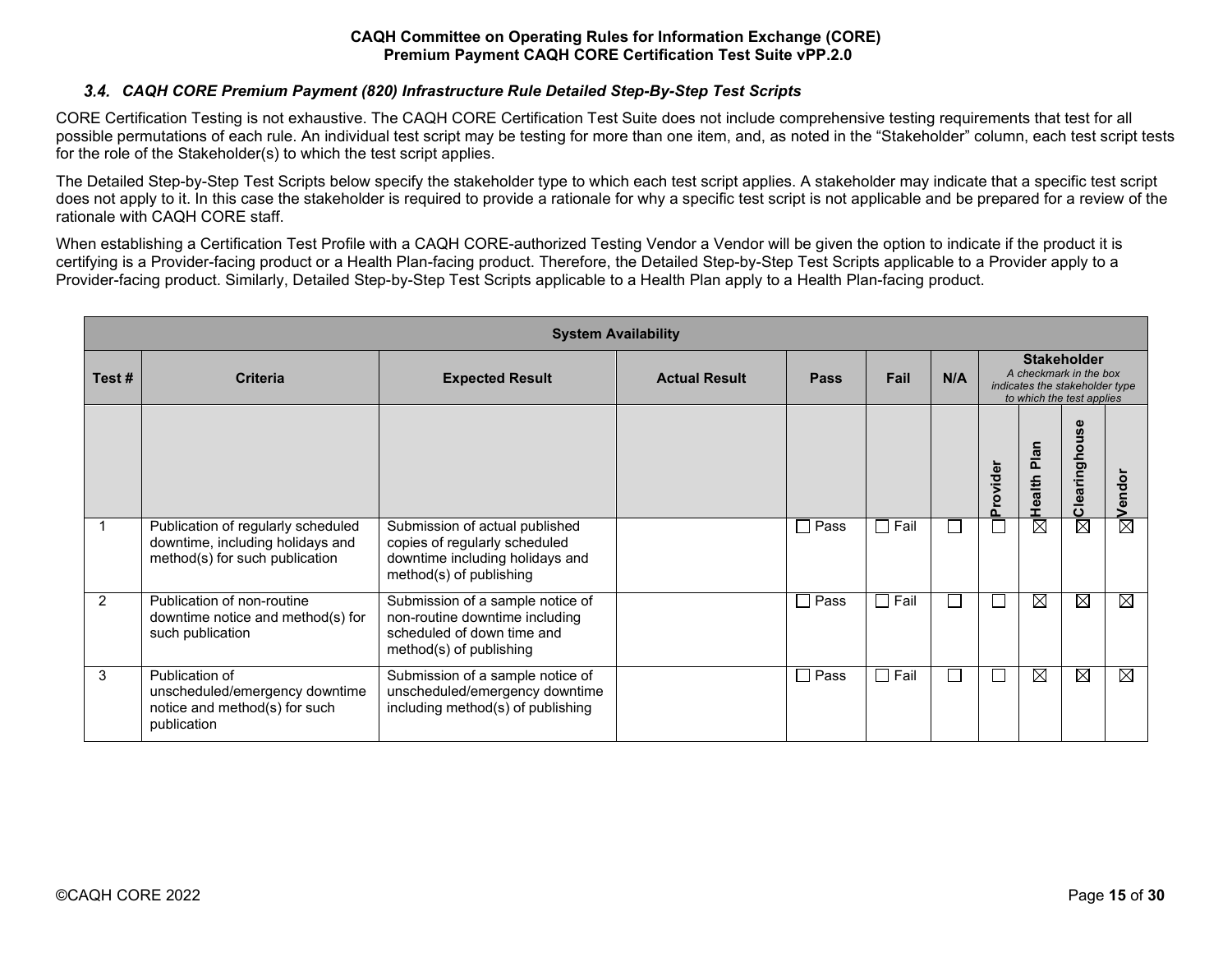|                  | <b>Acknowledgements</b>                                                                                                                      |                                      |                      |             |             |     |                                                                                                             |                                 |               |                        |  |  |
|------------------|----------------------------------------------------------------------------------------------------------------------------------------------|--------------------------------------|----------------------|-------------|-------------|-----|-------------------------------------------------------------------------------------------------------------|---------------------------------|---------------|------------------------|--|--|
| <b>Test</b><br># | <b>Criteria</b>                                                                                                                              | <b>Expected Result</b>               | <b>Actual Result</b> | <b>Pass</b> | Fail        | N/A | <b>Stakeholder</b><br>A checkmark in the box<br>indicates the stakeholder type to<br>which the test applies |                                 |               |                        |  |  |
|                  |                                                                                                                                              |                                      |                      |             |             |     | rovider<br>൨                                                                                                | Plan<br>alth<br>$\bullet$<br>T. | Clearinghouse | ndor<br>ق              |  |  |
| 4                | An ASC X12C v5010 999 is<br>returned on a rejected ASC X12<br>Functional Group of ASC X12N<br>v5010 820 in either real time or<br>batch      | An ASC X12C v5010 999 is<br>returned |                      | $\Box$ Pass | $\Box$ Fail |     |                                                                                                             | $\boxtimes$                     | ⊠             | $\boxtimes$            |  |  |
| 5                | An ASC X12C v5010 999 is<br>returned on any accepted ASC X12<br>Functional Group of an ASC X12N<br>v5010 820 in either real time or<br>batch | An ASC X12C v5010 999 is<br>returned |                      | $\Box$ Pass | $\Box$ Fail |     |                                                                                                             | $\boxtimes$                     | ⊠             | $\overline{\boxtimes}$ |  |  |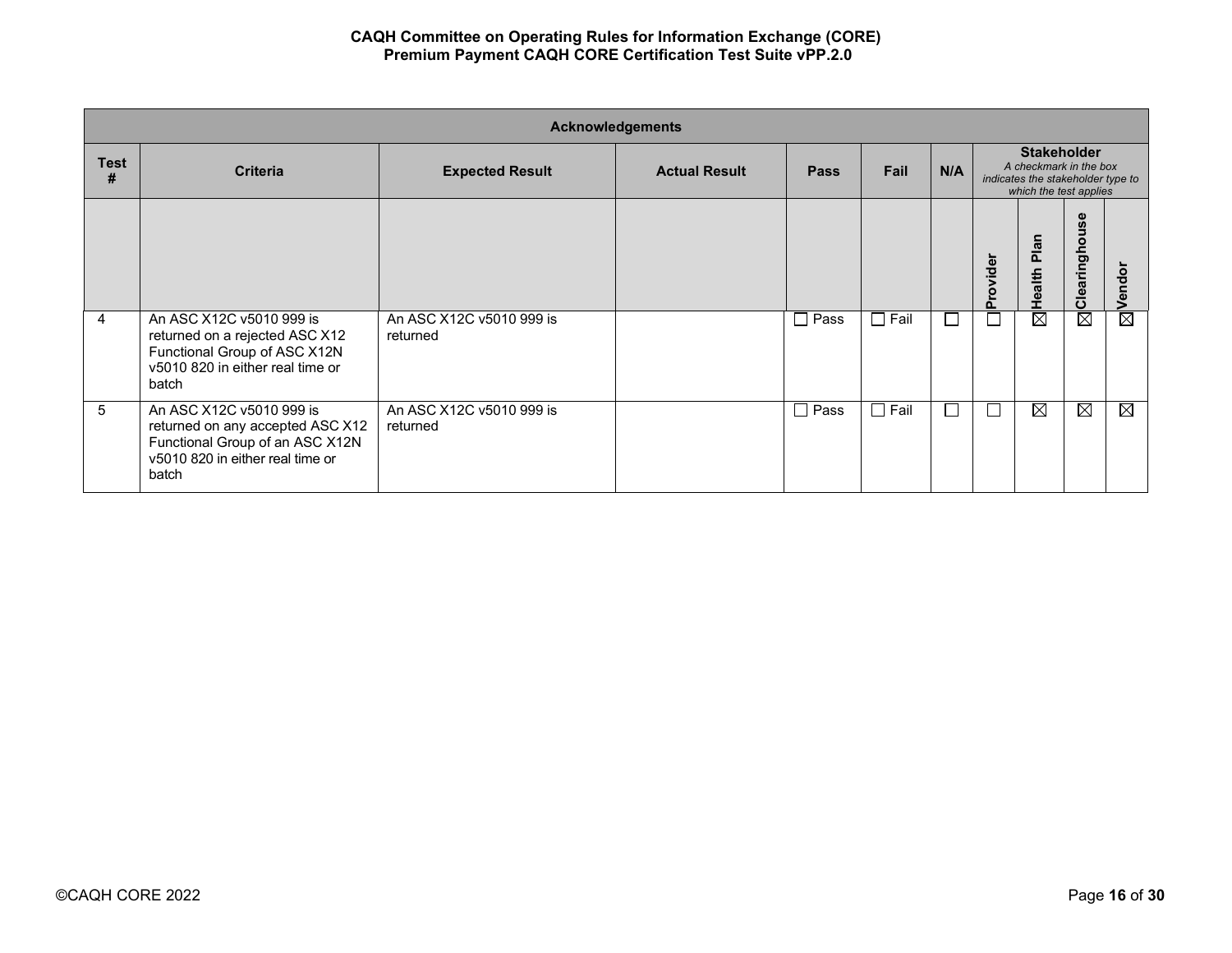|                  | <b>Response Time</b>                                                                                                                                                                                                                                                                                                                                                                                                                       |                                                                                                             |                      |                |                      |        |          |                                                                                                             |                   |                    |  |
|------------------|--------------------------------------------------------------------------------------------------------------------------------------------------------------------------------------------------------------------------------------------------------------------------------------------------------------------------------------------------------------------------------------------------------------------------------------------|-------------------------------------------------------------------------------------------------------------|----------------------|----------------|----------------------|--------|----------|-------------------------------------------------------------------------------------------------------------|-------------------|--------------------|--|
| <b>Test</b><br># | <b>Criteria</b>                                                                                                                                                                                                                                                                                                                                                                                                                            | <b>Expected Result</b>                                                                                      | <b>Actual Result</b> | <b>Pass</b>    | Fail                 | N/A    |          | <b>Stakeholder</b><br>A checkmark in the box indicates<br>the stakeholder type to which the<br>test applies |                   |                    |  |
|                  |                                                                                                                                                                                                                                                                                                                                                                                                                                            |                                                                                                             |                      |                |                      |        | Provider | Plan<br><b>Health</b>                                                                                       | ω<br>Clearinghous | $\boxtimes$ Vendor |  |
| 6                | Verify that outer most<br>communications module(s)<br>transmits all required data<br>elements in the message. If the<br>entity uses an alternate<br>communication method to HTTP/S.<br>the entity must store enough<br>information from the ASC X12<br>Interchange, Functional Group and<br>Transaction Set to uniquely<br>identify the transmission in<br>addition to the times that the<br>request was received and<br>response was sent | Submission of the output of a<br>system-generated audit log report<br>showing all required data<br>elements |                      | $\square$ Pass | Fail<br>$\mathbf{I}$ | $\Box$ |          | ⊠                                                                                                           | ⊠                 |                    |  |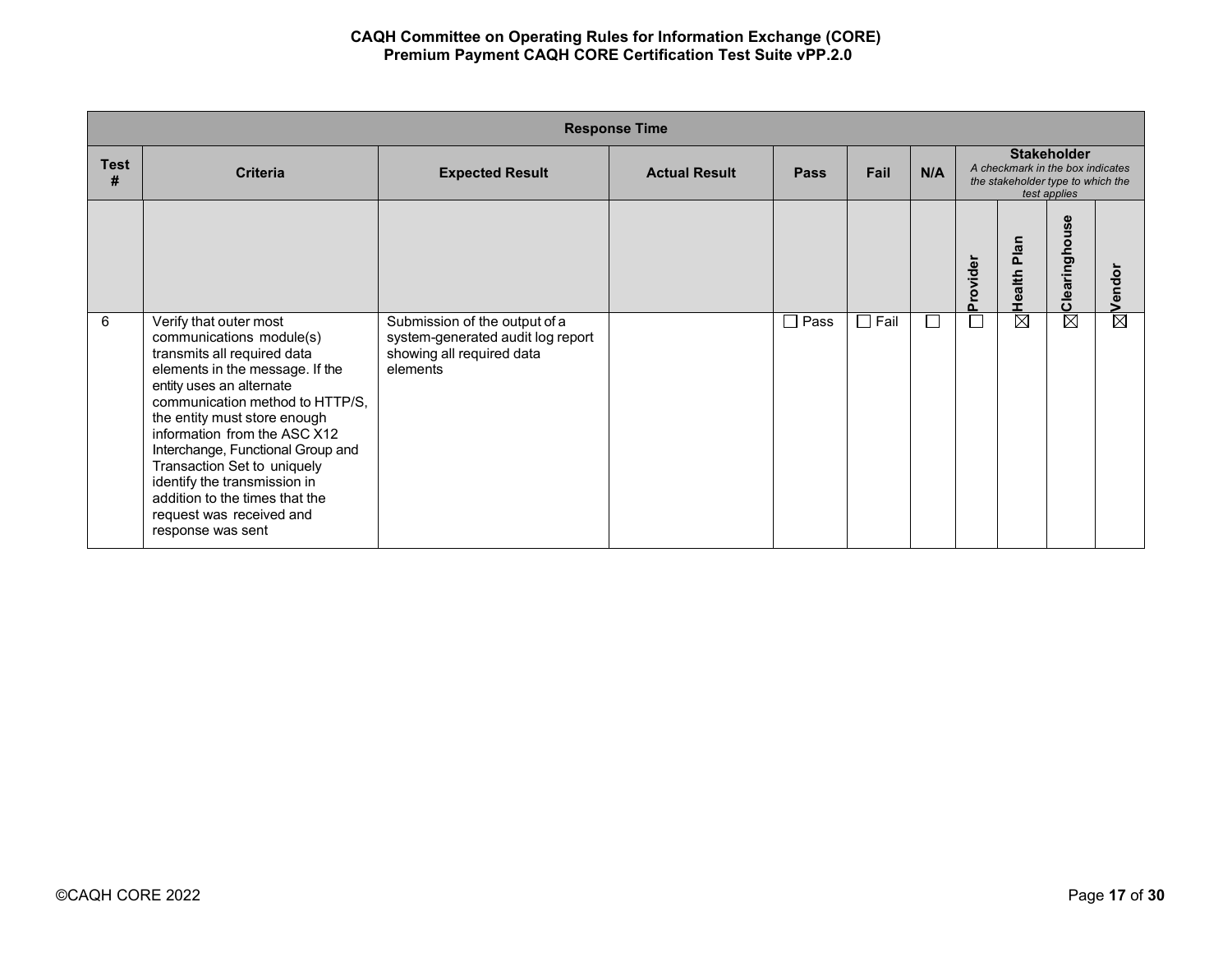|                  | <b>Companion Guide</b>                                                                                                                                                           |                                                                                                                                                                                                       |                      |                |             |     |          |                                                                                                             |                    |             |  |  |
|------------------|----------------------------------------------------------------------------------------------------------------------------------------------------------------------------------|-------------------------------------------------------------------------------------------------------------------------------------------------------------------------------------------------------|----------------------|----------------|-------------|-----|----------|-------------------------------------------------------------------------------------------------------------|--------------------|-------------|--|--|
| <b>Test</b><br># | <b>Criteria</b>                                                                                                                                                                  | <b>Expected Result</b>                                                                                                                                                                                | <b>Actual Result</b> | <b>Pass</b>    | Fail        | N/A |          | <b>Stakeholder</b><br>A checkmark in the box indicates<br>the stakeholder type to which the<br>test applies |                    |             |  |  |
|                  |                                                                                                                                                                                  |                                                                                                                                                                                                       |                      |                |             |     | Provider | Health Plan                                                                                                 | မ္တ<br>Clearinghou | Vendor      |  |  |
| 7                | Companion Guide conforms to the<br>flow and format of the CAQH<br><b>CORE Master Companion Guide</b><br>Template                                                                 | Submission of the Table of<br>Contents of the 820 companion<br>guide, including an example of the<br>ASC X12N v5010 820 content<br>requirements                                                       |                      | $\square$ Pass | $\Box$ Fail |     |          | ⊠                                                                                                           | ⊠                  | $\boxtimes$ |  |  |
| 8                | Companion Guide conforms to the<br>format for presenting each<br>segment, data element and code<br>flow and format of the CAQH<br><b>CORE Master Companion Guide</b><br>Template | Submission of a page of the ASC<br>X12N v5010 820 companion<br>guide depicting the presentation<br>of segments, data elements and<br>codes showing conformance to<br>the required presentation format |                      | П<br>Pass      | $\Box$ Fail |     |          | ⊠                                                                                                           | ⊠                  | ⊠           |  |  |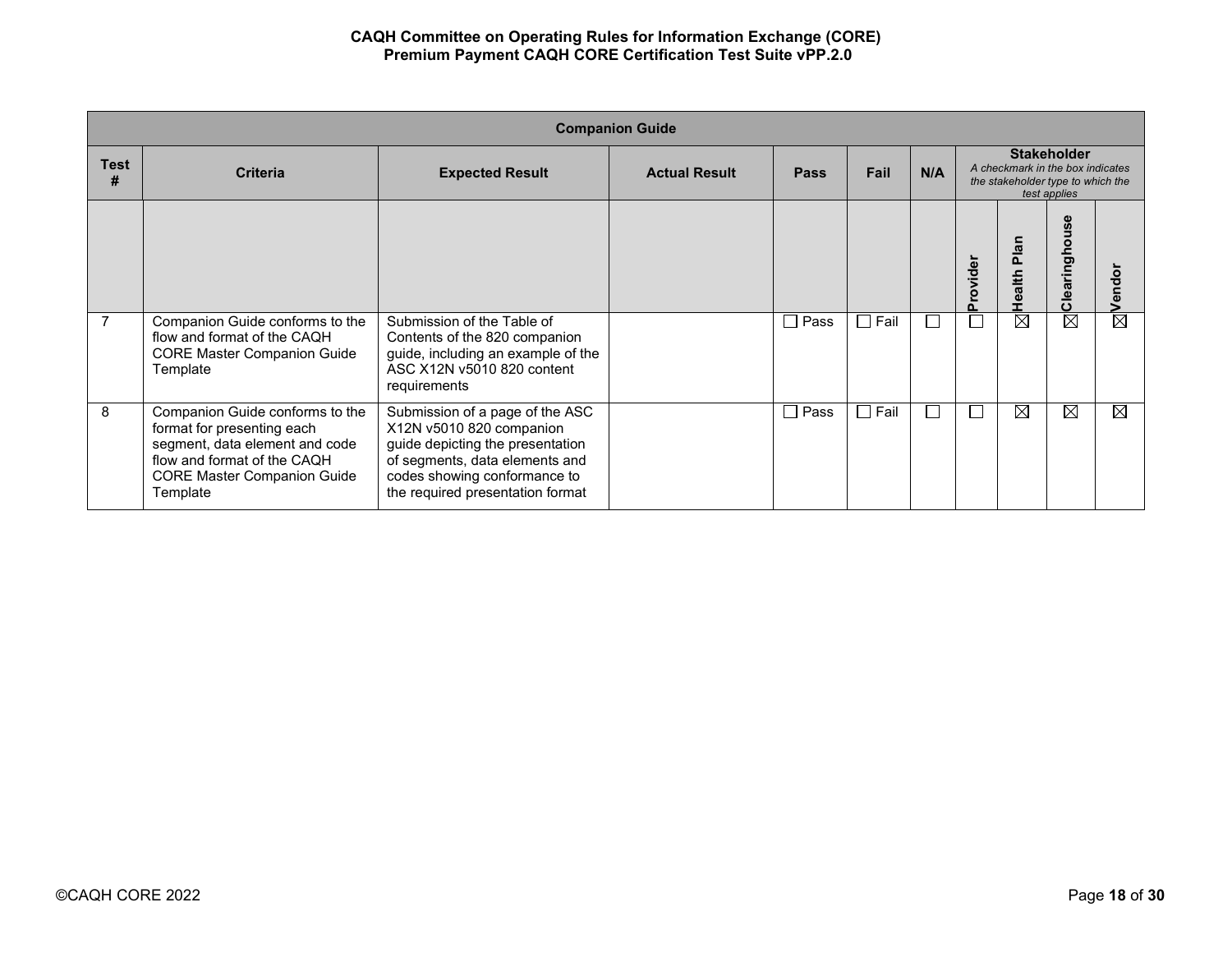# <span id="page-18-1"></span><span id="page-18-0"></span>**4. CAQH CORE Connectivity Rule vC3.1.0 Test Scenario**

#### *CAQH CORE Connectivity Rule vC3.1.0 Key Requirements*

*Note: This section identifies at a high level the key requirements of this rule. Refer to the rule document for the specific language of the rule which governs. Section numbers in parentheses following each key requirement refer to the specific rule section which applies.*

Transport, Security and Submitter Authentication Requirements (§3.2, §4)

- Use of HTTP Version 1.1 over the public Internet is required as a transport method.
- Secure Sockets Layer (SSL) Version 3.0 is required for transport security.
- Transport Layer Security (TLS) Version 1.1 (or higher) may be implemented in lieu of SSL Version 3.0.

Processing Mode and PayloadType Identifier Requirements (§3.7)

- Processing Modes specified in the CORE-required Processing Mode and Payload Type Tables document must be supported.
	- o Batch Processing Mode is required for
		- **Institutional, professional and dental claims transactions, and**
		- **Health plan premium payment transactions, and**
		- **Benefit enrollment and maintenance transactions.**
	- $\circ$  Both Real Time and Batch Processing Mode may be used for prior authorization transactions.
		- **Either Real Time or Batch Processing Mode must be implemented.**
- Payload Types specified in the CORE-required Processing Mode and Payload Type Tables document must be supported.

Transport, Message Envelope, Submitter Authentication, Message Envelope Metadata Requirements (§4 through §4.4.3.3)

- SOAP version 1.2 (as specified in **§**3.2).
- WSDL Version 1.1 (as specified in **§**3.2).
- SOAP Message Payload must be sent as an MTOM encapsulated object (**§**4.1.4, and specified in the 4.0.0 XSD schema).
- The X.509 digital certificate is the only submitter authentication method permitted (**§**4.1.2).
- The CORE Envelope Metadata is normative and must not be modified (**§** 4.1.3).
- Servers must publish detailed specifications in a Connectivity Companion Document on the entity's public web site (**§**4.3).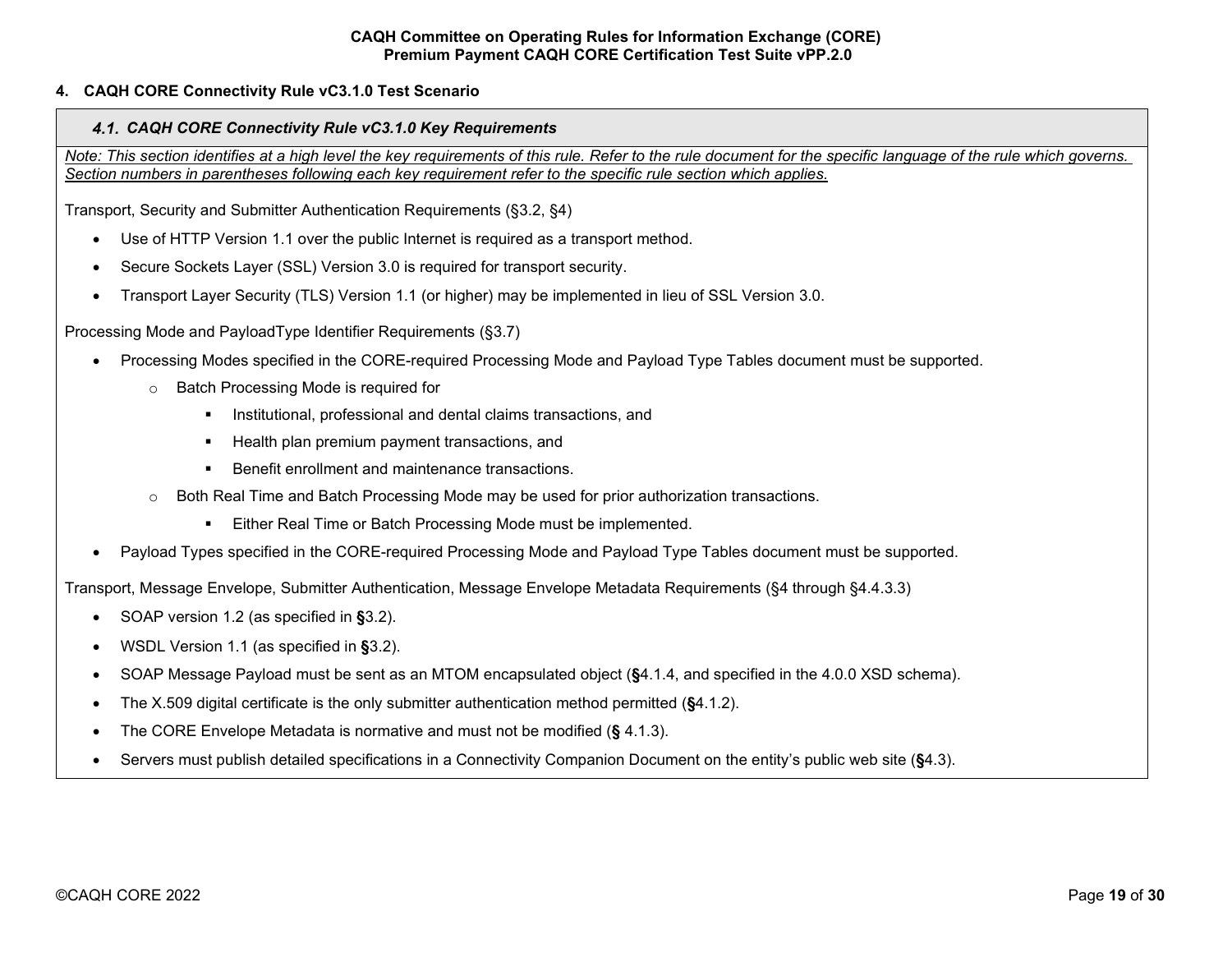# <span id="page-19-0"></span>*CAQH CORE Connectivity Rule vC3.1.0 Conformance Testing Requirements*

These scenarios test the following conformance requirements of the CAQH CORE Connectivity Rule vC3.1.0. Other requirements of this rule that may not be listed below are not included in this test scenario. Notwithstanding, CORE-certified entities are required to comply with all specifications of the rule not included in this test scenario. Note: Clearinghouses and/or vendors undergoing CORE Certification Testing should refer to Detailed Step-by-Step Test Scripts for applicable test scripts.

- A HIPAA covered health plan must demonstrate it has implemented the server specifications for SOAP version 1.2.
- A HIPAA covered health plan must demonstrate it has implemented the X.509 submitter authentication requirement.
- A HIPAA covered provider must demonstrate it has implemented the client specifications for SOAP version 1.2.
- A HIPAA covered provider must demonstrate it has implemented the X.509 submitter authentication requirement.

# <span id="page-19-1"></span>*CAQH CORE Connectivity Rule vC3.1.0 Test Scripts Assumptions*

- All tests will be conducted over HTTP/S.
- The message payload is an ASC X12 Interchange.
- No editing or validation of the message payload will be performed.
- Submitter authentication will be tested for successful authentication with a valid certificate, and unsuccessful authentication using an invalid or missing certificate.
- Testing will not be exhaustive for all possible levels of submitter authentication.
- The ability to log, audit, track and report on the required data elements as required by the conformance requirements of the CAQH CORE transaction Infrastructure Rules will be addressed in each rule's test scripts.
- The test scripts will not include comprehensive testing requirements to test for all possible permutations of the CORE requirements of the rule.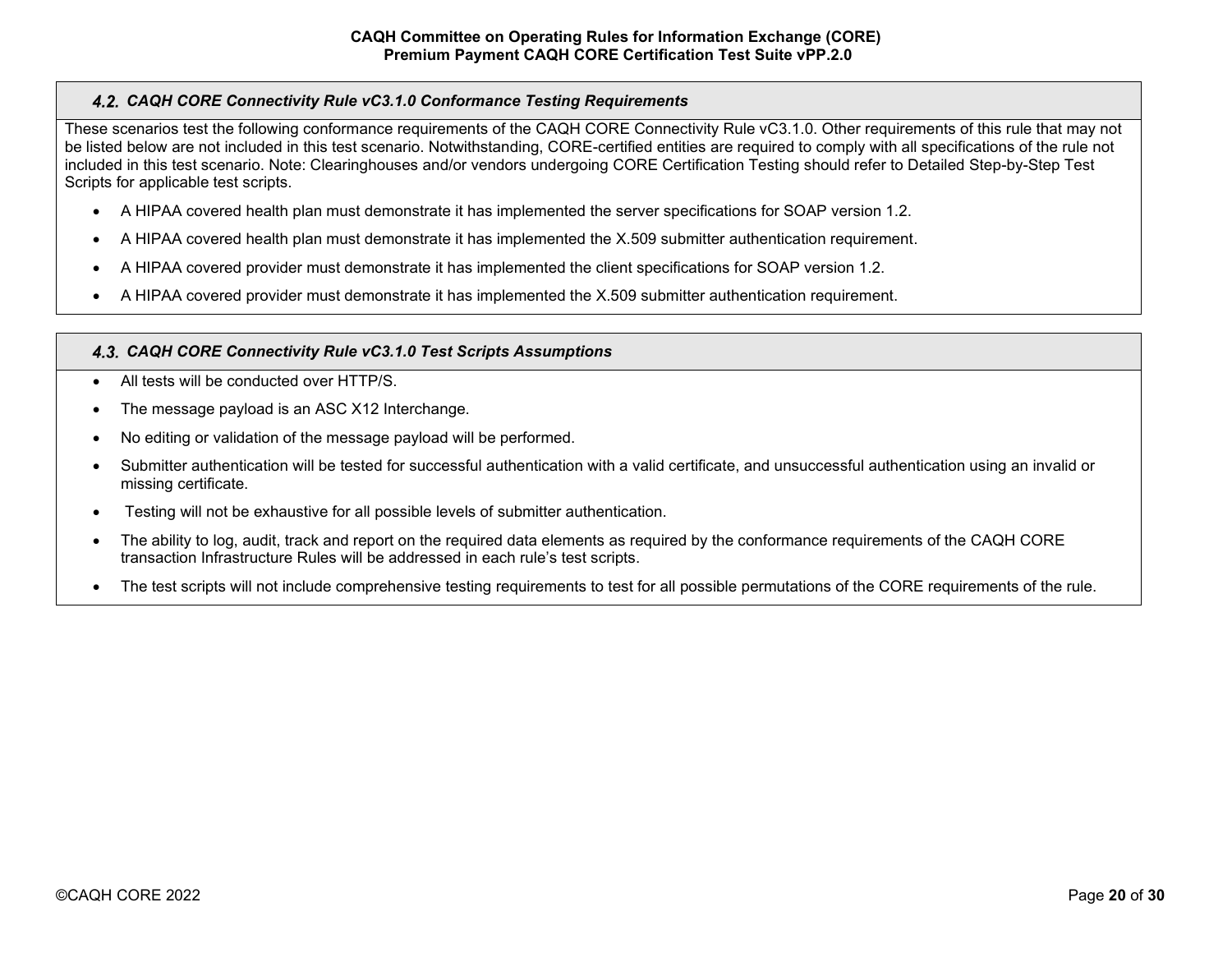# <span id="page-20-0"></span>*CAQH CORE Connectivity Rule vC3.1.0 Detailed Step-by-Step Test Scripts*

CORE Certification Testing is not exhaustive. The CAQH CORE Certification Test Suite does not include comprehensive testing requirements that test for all possible permutations of each rule. An individual test script may be testing for more than one item, and, as noted in the "Stakeholder" column, each test script tests for the role of the Stakeholder(s) to which the test script applies.

The Detailed Step-by-Step Test Scripts below specify the stakeholder type to which each test script applies. A stakeholder may indicate that a specific test script does not apply to it. In this case the stakeholder is required to provide a rationale for why a specific test script is not applicable and be prepared for a review of the rationale with CAQH CORE staff.

When establishing a Certification Test Profile with a CAQH CORE-authorized Testing Vendor a Vendor will be given the option to indicate if the product it is certifying is a Provider-facing product or a Health Plan-facing product. Therefore, the Detailed Step-by-Step Test Scripts applicable to a Provider apply to a Provider-facing product. Similarly, Detailed Step-by-Step Test Scripts applicable to a Health Plan apply to a Health Plan-facing product.

|                  | <b>Connectivity</b>                                                                                                                                                                                                            |                                                                                                                                                                                                        |                      |                  |             |                             |          |                                                                                                             |               |                    |  |  |
|------------------|--------------------------------------------------------------------------------------------------------------------------------------------------------------------------------------------------------------------------------|--------------------------------------------------------------------------------------------------------------------------------------------------------------------------------------------------------|----------------------|------------------|-------------|-----------------------------|----------|-------------------------------------------------------------------------------------------------------------|---------------|--------------------|--|--|
| <b>Test</b><br># | <b>Criteria</b>                                                                                                                                                                                                                | <b>Expected Result</b>                                                                                                                                                                                 | <b>Actual Result</b> | <b>Pass</b>      | Fail        | N/A                         |          | <b>Stakeholder</b><br>A checkmark in the box indicates<br>the stakeholder type to which the<br>test applies |               |                    |  |  |
|                  |                                                                                                                                                                                                                                |                                                                                                                                                                                                        |                      |                  |             |                             | Provider | Health Plan                                                                                                 | Clearinghouse | $\boxtimes$ Vendor |  |  |
| $\mathbf 1$      | Implement and enforce use of<br>X.509 Certificate over SSL on<br>communications server                                                                                                                                         | Communications server accepts a<br>valid logon by a client using X.509<br>Certificate                                                                                                                  |                      | $\sqsupset$ Pass | $\Box$ Fail | $\sim$                      |          | ⊠                                                                                                           | ⊠             |                    |  |  |
| 2                | Implement and enforce use of<br>X.509 Certificate over TLS on<br>communications server                                                                                                                                         | Communications server accepts a<br>valid logon by a client using X.509<br>Certificate                                                                                                                  |                      | $\Box$ Pass      | $\Box$ Fail | $\sim$                      | I.       | ⊠                                                                                                           | ⊠             | ⊠                  |  |  |
| 3                | On the authenticated connection<br>implement SOAP+WSDL<br>Message Envelope Standard and<br>envelope metadata as a<br>communications server                                                                                     | Communications server accepts a<br>valid logon by a client conforming<br>to the SOAP+WSDL envelope<br>and metadata specifications                                                                      |                      | Pass             | $\Box$ Fail | ×.                          | I.       | $\boxtimes$                                                                                                 | ⊠             | $\boxtimes$        |  |  |
| 4                | On an authenticated connection<br>implement the Batch message<br>interaction including submission of<br>a Batch of transactions, pickup of<br>acknowledgements and results<br>and submission of<br>acknowledgement for results | Client successfully completes the<br>submission and retrieval (pick up)<br>of batch(es) of the transactions<br>specified in the respective<br>transaction-specific infrastructure<br>rule being tested |                      | $\Box$ Pass      | $\Box$ Fail | $\mathcal{L}_{\mathcal{A}}$ | ⊠        |                                                                                                             | ⊠             | ⊠                  |  |  |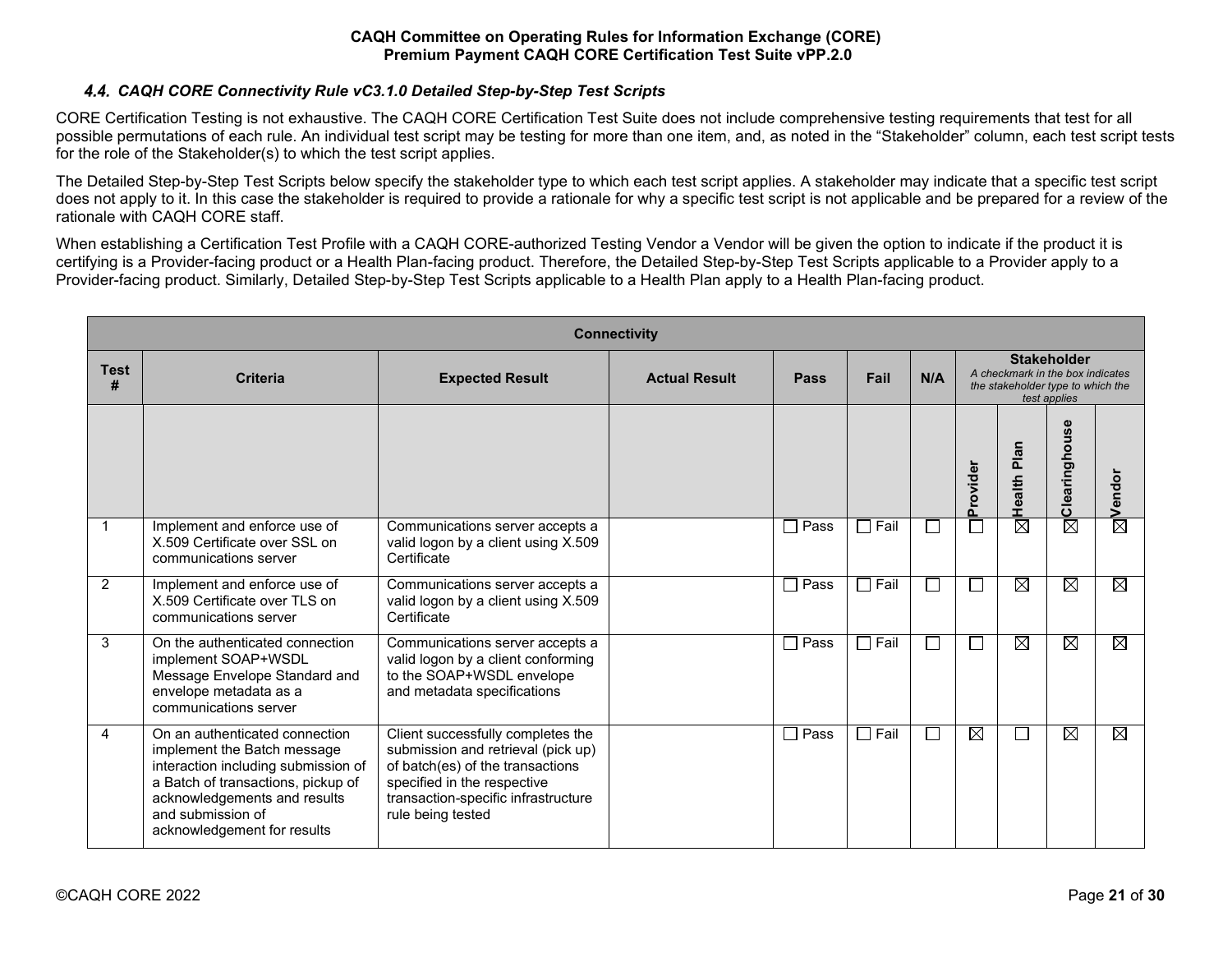|                  | <b>Connectivity</b>                                                                                                                                                         |                                                                                                                                                                                                              |                      |             |             |        |              |                                                                                                             |               |                        |  |  |
|------------------|-----------------------------------------------------------------------------------------------------------------------------------------------------------------------------|--------------------------------------------------------------------------------------------------------------------------------------------------------------------------------------------------------------|----------------------|-------------|-------------|--------|--------------|-------------------------------------------------------------------------------------------------------------|---------------|------------------------|--|--|
| <b>Test</b><br># | <b>Criteria</b>                                                                                                                                                             | <b>Expected Result</b>                                                                                                                                                                                       | <b>Actual Result</b> | <b>Pass</b> | Fail        | N/A    |              | <b>Stakeholder</b><br>A checkmark in the box indicates<br>the stakeholder type to which the<br>test applies |               |                        |  |  |
|                  |                                                                                                                                                                             |                                                                                                                                                                                                              |                      |             |             |        | Provider     | Health Plan                                                                                                 | Clearinghouse | Vendor                 |  |  |
| 5                | On an authenticated connection<br>implement the Batch message<br>interaction including receipt of a<br>Batch of transactions, generation<br>of acknowledgements and results | Server successfully receives<br>batch(es) of the transactions and<br>corresponding acknowledgements<br>and responses specified in the<br>respective transaction-specific<br>infrastructure rule being tested |                      | Pass        | $\Box$ Fail | П      |              | $\overline{\boxtimes}$                                                                                      | ⊠             | ⊠                      |  |  |
| 6                | Implement X.509 certificate<br>submitter authentication method<br>as a communications client                                                                                | Client successfully logs on to a<br>communications server with<br>X.509 certificate                                                                                                                          |                      | Pass        | $\Box$ Fail | П      | ⊠            | $\Box$                                                                                                      | ⊠             | ⊠                      |  |  |
| $\overline{7}$   | On the authenticated connection<br>implement SOAP+WSDL<br>Message Envelope Standard and<br>envelope metadata as a<br>communications client                                  | Communications client<br>successfully logs on to a<br>communications server using the<br>SOAP+WSDL Message Envelope<br>Standard and envelope metadata<br>specifications                                      |                      | Pass        | $\Box$ Fail | $\Box$ | ⊠            | ⊔                                                                                                           | ⊠             | $\boxtimes$            |  |  |
| 8                | Verify that communications server<br>creates, assigns, logs, links the<br>required metadata elements to<br>message payload                                                  | Output a system generated audit<br>log report showing all required<br>data elements                                                                                                                          |                      | Pass        | $\Box$ Fail | $\Box$ | $\mathbf{I}$ | ⊠                                                                                                           | ⊠             | $\overline{\boxtimes}$ |  |  |
| 9                | Verify that communications client<br>creates, assigns, logs, links the<br>required metadata elements to<br>message payload                                                  | Output a system generated audit<br>log report showing all required<br>data elements                                                                                                                          |                      | Pass        | $\Box$ Fail | $\Box$ | ⊠            | $\Box$                                                                                                      | ⊠             | ⊠                      |  |  |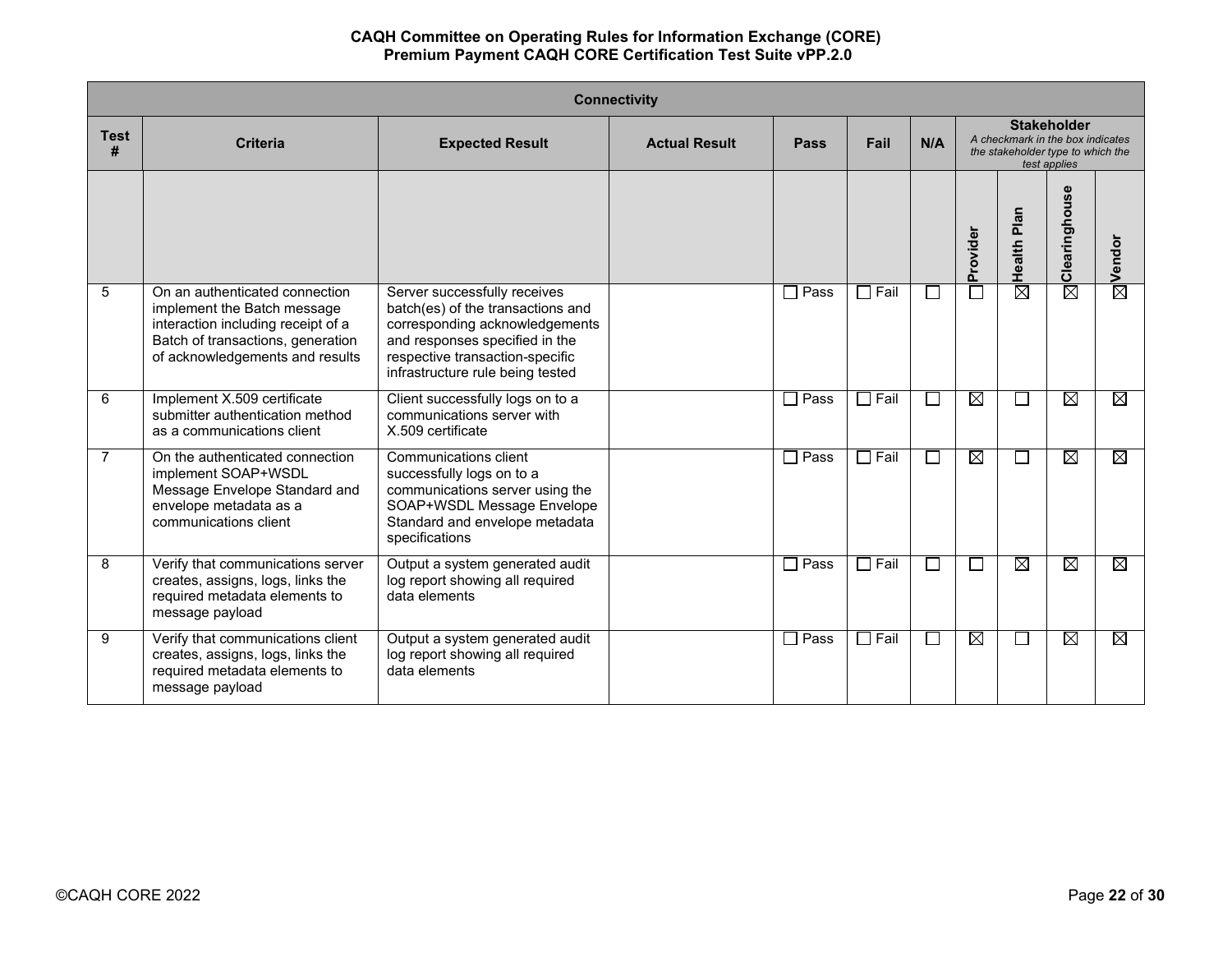# <span id="page-22-1"></span><span id="page-22-0"></span>**5. CAQH CORE SOAP Connectivity Rule vC4.0.0 Test Scenario**

### *CAQH CORE SOAP Connectivity Rule vC4.0.0 Key Requirements*

**Note: This section identifies at a high level the key requirements of this rule. Refer to the rule document for the specific language of the rule which governs. Section numbers in parentheses following each key requirement refer to the specific rule section which applies.**

### **Transport, Security, Authentication and Authorization Requirements (§3.2)**

- Use of HTTP Version 1.1 over the public Internet is required as a transport method.
- Transport Layer Security (TLS) Version 1.2 (or higher).
	- a. This does not preclude the optional use of TLS 1.3 (or a higher version) for connectivity with trading partners whose security policies require the enhanced security afforded by TLS 1.3 or higher.
- SOAP Version 1.2 or higher
- WSDL Version 1.1 or higher
- X.509 Digital Certification addressing authentication is required.
- OAuth 2.0 or higher addressing authorization is required.

# **Processing Mode (§3.7.1)**

• Required Processing Mode Table specifies the comprehensive and normative processing mode requirements (i.e., Real Time and/or Batch) for the transactions addressed by this rule (§4.4.3)

# **Payload Type Table (§3.7.2)**

- Required Payload Type Table (§4.4.3) specifies the comprehensive and normative identifiers for the CORE Envelope Metadata Payload Type Element as defined in the Table of CORE Envelope Metadata. (§4.4.2.)
- Payload Type identifiers specified in Payload Type Table apply when an entity is exchanging transactions addressed by this rule in conformance with the requirements specified in §4 and subsections.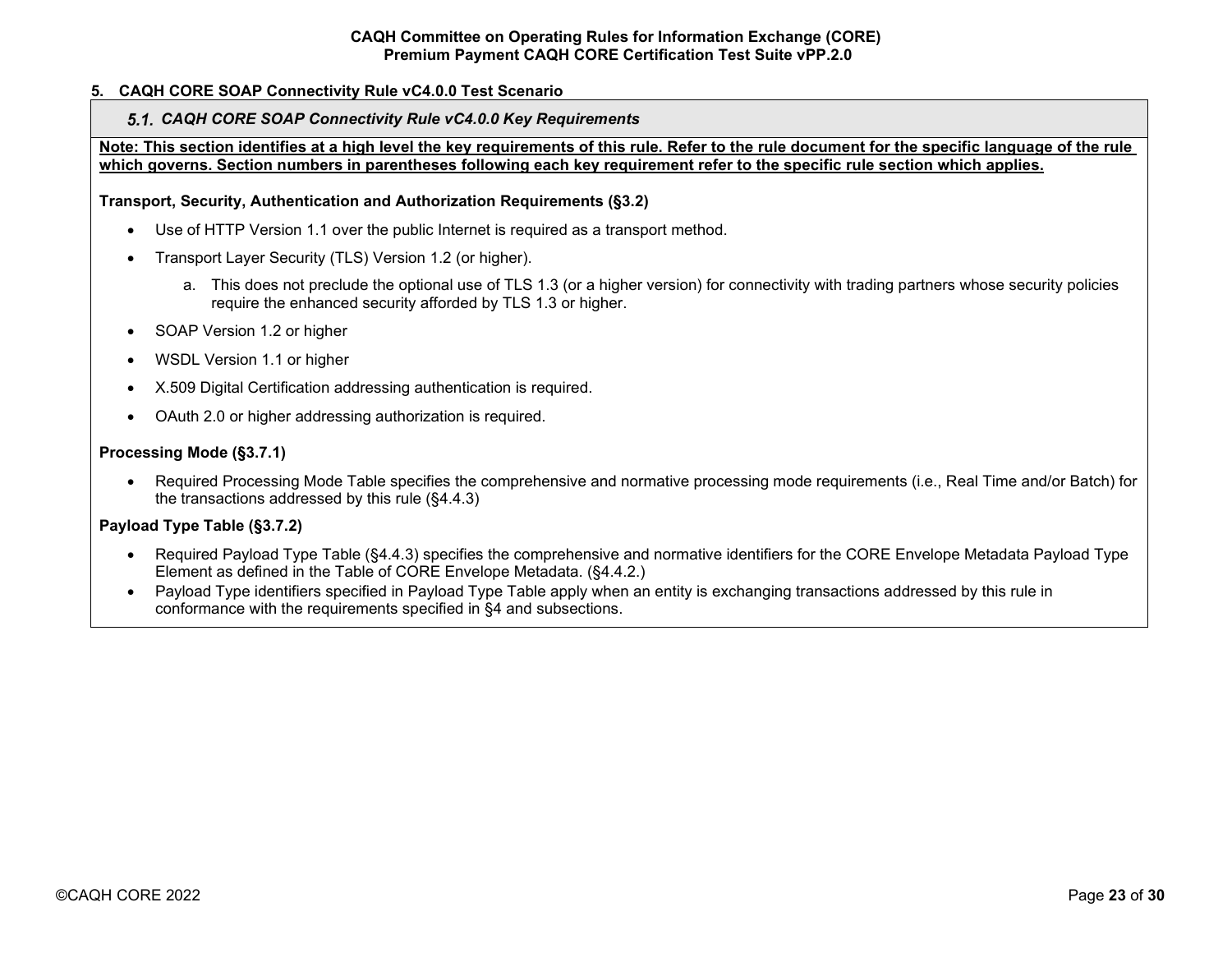# <span id="page-23-0"></span>*CAQH CORE SOAP Connectivity Rule vC4.0.0 Conformance Testing Requirements*

These scenarios test the following conformance requirements of the CAQH CORE SOAP Connectivity Rule v4.0.0. Other requirements of this rule that may not be listed below are not included in this test scenario. Notwithstanding, CORE-certified entities are required to comply with all specifications of the rule not included in this test scenario. Note: Clearinghouses and/or vendors undergoing CORE certification testing should refer to Detailed Step-by-Step Test Scripts for applicable test scripts.

- A HIPAA covered health plan must demonstrate it has implemented the server specifications for SOAP version 1.2.
- A HIPAA covered health plan must demonstrate it has implemented the X.509 authentication requirement.
- A HIPAA covered health plan must demonstrate it has implemented the server specifications for OAuth 2.0
- A HIPAA covered provider must demonstrate it has implemented the client specifications for SOAP version 1.2.
- A HIPAA covered provider must demonstrate it has implemented the X.509 authentication requirement.

# <span id="page-23-1"></span>*CAQH CORE SOAP Connectivity Rule vC4.0.0 Test Scripts Assumptions*

- All tests will be conducted over HTTP/S.
- The message payload is an X12 Interchange.
- No editing or validation of the message payload will be performed.
- Authentication will be tested for successful authentication with a valid certificate, and unsuccessful authentication using an invalid or missing certificate.
- Testing will not be exhaustive for all possible levels of authentication.
- Authorization will be tested for successful authorization with a valid token, and unsuccessful authorization using an invalid or missing token.
- Testing will not be exhaustive for all possible levels of authorization.
- The ability to log, audit, track and report on the required data elements as required by the conformance requirements of the CAQH CORE Infrastructure Rules will be addressed in each rule's test scripts.
- The test scripts will not include comprehensive testing requirements to test for all possible permutations of the CORE requirements of the rule.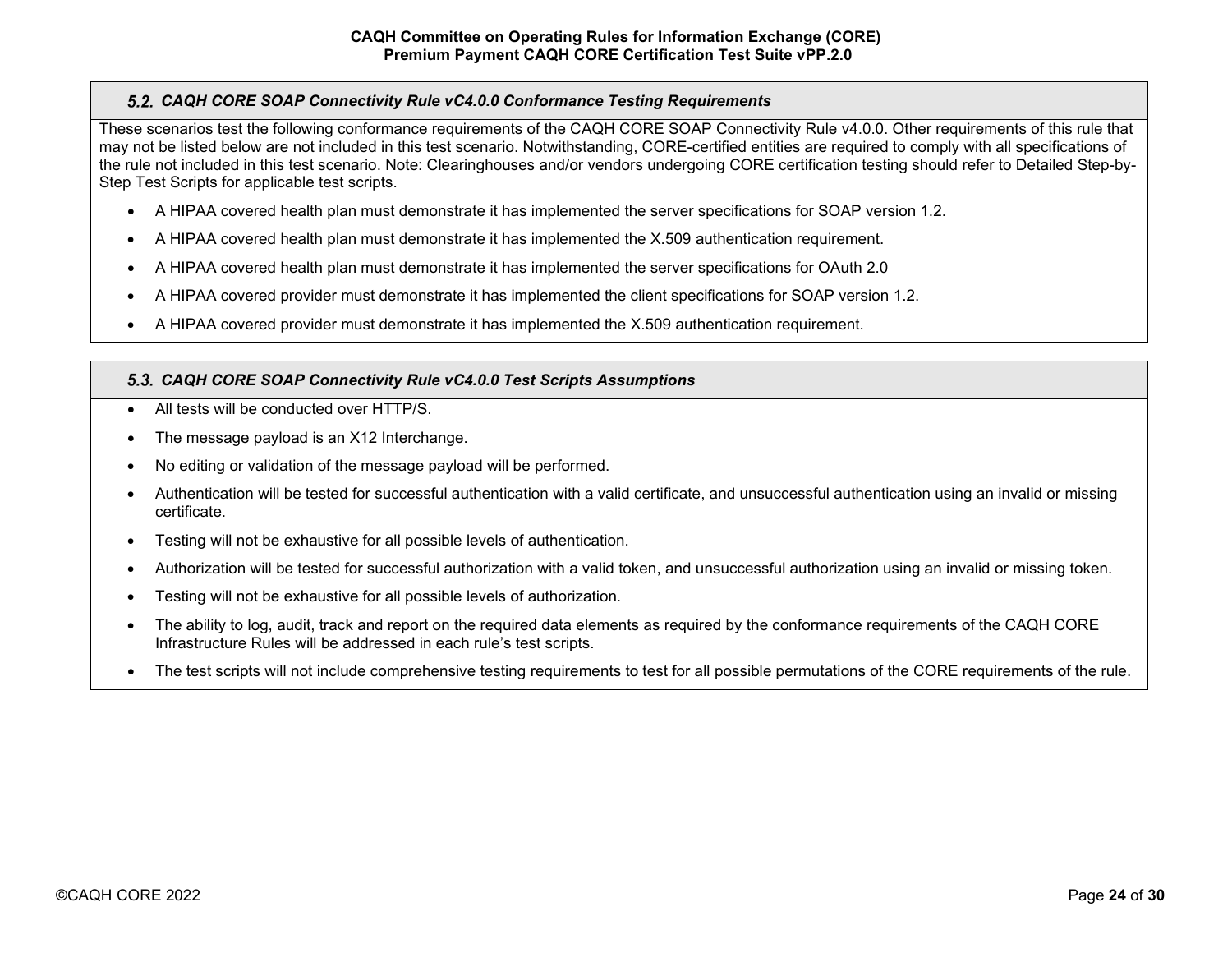# *CAQH CORE SOAP Connectivity Rule vC4.0.0 Detailed Step-by-Step Test Scripts*

<span id="page-24-0"></span>CORE Certification Testing is not exhaustive. The CAQH CORE Certification Test Suite does not include comprehensive testing requirements that test for all possible permutations of each rule. An individual test script may be testing for more than one item, and, as noted in the "Stakeholder" column, each test script tests for the role of the Stakeholder(s) to which the test script applies.

The Detailed Step-by-Step Test Scripts below specify the stakeholder type to which each test script applies. A stakeholder may indicate that a specific test script does not apply to it. In this case the stakeholder is required to provide a rationale for why a specific test script is not applicable and be prepared for a review of the rationale with CAQH CORE staff.

When establishing a Certification Test Profile with a CAQH CORE-authorized Testing Vendor a Vendor will be given the option to indicate if the product it is certifying is a Provider-facing product or a Health Plan-facing product. Therefore, the Detailed Step-by-Step Test Scripts applicable to a Provider apply to a Provider-facing product. Similarly, Detailed Step-by-Step Test Scripts applicable to a Health Plan apply to a Health Plan-facing product.

| <b>Connectivity</b> |                                                                                                                                                                                               |                                                                                                                                                                                                              |                      |                        |             |     |                                                                                                             |                        |                        |                    |
|---------------------|-----------------------------------------------------------------------------------------------------------------------------------------------------------------------------------------------|--------------------------------------------------------------------------------------------------------------------------------------------------------------------------------------------------------------|----------------------|------------------------|-------------|-----|-------------------------------------------------------------------------------------------------------------|------------------------|------------------------|--------------------|
| <b>Test</b><br>#    | <b>Criteria</b>                                                                                                                                                                               | <b>Expected Result</b>                                                                                                                                                                                       | <b>Actual Result</b> | Pass                   | Fail        | N/A | <b>Stakeholder</b><br>A checkmark in the box indicates<br>the stakeholder type to which the<br>test applies |                        |                        |                    |
|                     |                                                                                                                                                                                               |                                                                                                                                                                                                              |                      |                        |             |     | Provider                                                                                                    | Plan<br>Health         | ω<br>Ū)<br>Clearinghou | $\boxtimes$ Vendor |
| 1                   | Implement and enforce use of<br>X.509 Certificate over TLS on<br>communications server                                                                                                        | Communications server accepts a<br>valid logon by a client using X.509<br>Certificate                                                                                                                        |                      | Pass<br>$\blacksquare$ | $\Box$ Fail | Г   |                                                                                                             | $\overline{\boxtimes}$ | $\overline{\boxtimes}$ |                    |
| 2                   | Implement and enforce use of<br>OAuth 2.0 over TLS on<br>communications server                                                                                                                | Communications server accepts a<br>valid logon by a client using<br>OAuth 2.0                                                                                                                                |                      | $\Box$ Pass            | $\Box$ Fail | Ξ   |                                                                                                             | $\overline{\boxtimes}$ | ⊠                      | ⊠                  |
| 3                   | On the authenticated and<br>authorized connection implement<br>SOAP+WSDL Message Envelope<br>Standard and envelope metadata<br>as a communications server                                     | Communications server accepts a<br>valid logon by a client conforming<br>to the SOAP+WSDL envelope<br>and metadata specifications                                                                            |                      | Pass<br>$\blacksquare$ | $\Box$ Fail | L.  |                                                                                                             | $\overline{\boxtimes}$ | ⊠                      | ⊠                  |
| 4                   | On an authenticated and<br>authorized connection implement<br>the Batch message interaction<br>including receipt of a Batch of<br>transactions, generation of<br>acknowledgements and results | Server successfully receives<br>batch(es) of the transactions and<br>corresponding acknowledgements<br>and responses specified in the<br>respective transaction-specific<br>infrastructure rule being tested |                      | Pass<br>$\blacksquare$ | $\Box$ Fail | П   |                                                                                                             | $\boxtimes$            | ⊠                      | ⊠                  |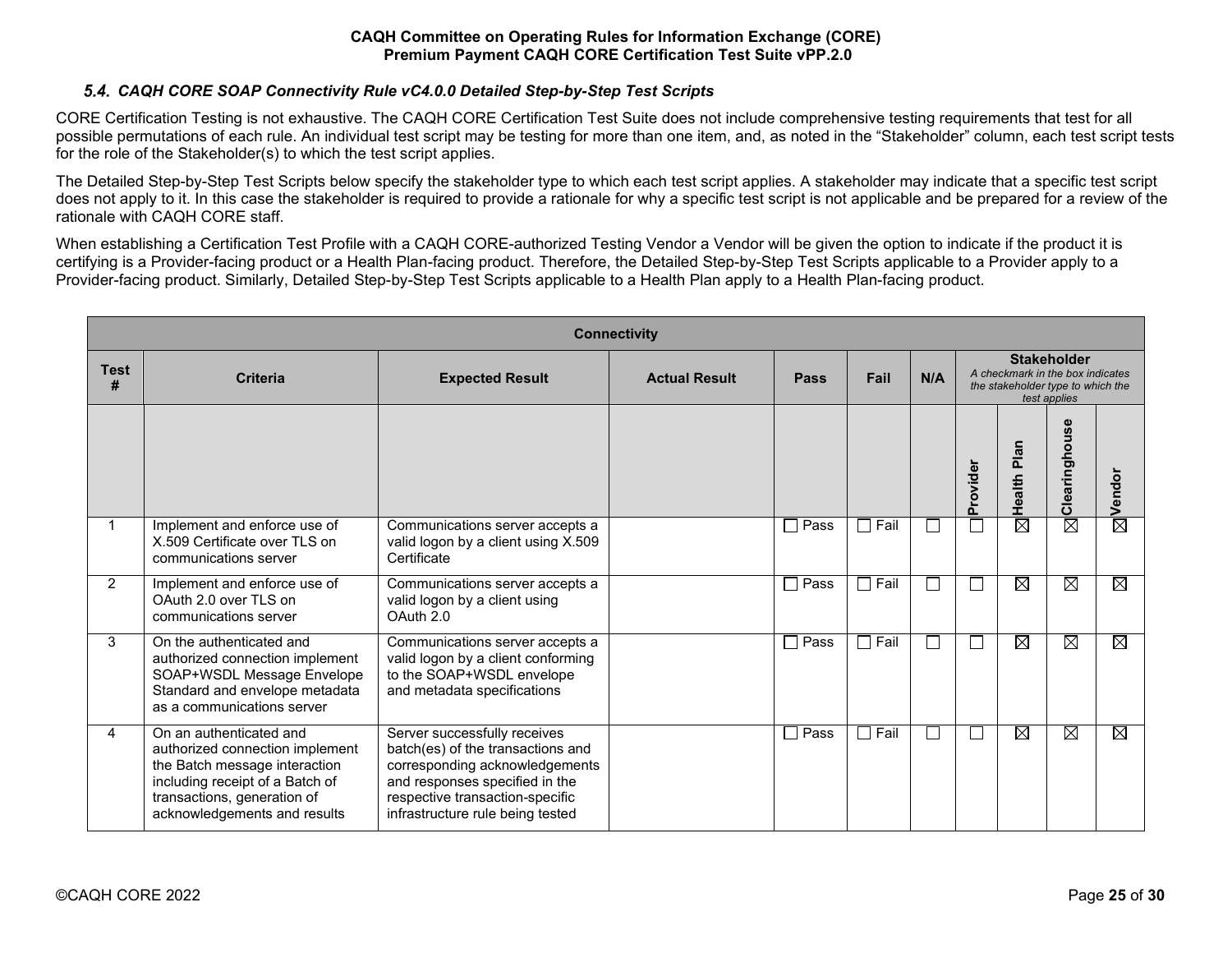| <b>Connectivity</b> |                                                                                                                                                                                                                                |                                                                                                                                                                                                        |                      |             |             |              |                        |                                                                       |               |                    |
|---------------------|--------------------------------------------------------------------------------------------------------------------------------------------------------------------------------------------------------------------------------|--------------------------------------------------------------------------------------------------------------------------------------------------------------------------------------------------------|----------------------|-------------|-------------|--------------|------------------------|-----------------------------------------------------------------------|---------------|--------------------|
| <b>Test</b><br>#    | <b>Criteria</b>                                                                                                                                                                                                                | <b>Expected Result</b>                                                                                                                                                                                 | <b>Actual Result</b> | <b>Pass</b> | Fail        | N/A          |                        | A checkmark in the box indicates<br>the stakeholder type to which the |               |                    |
|                     |                                                                                                                                                                                                                                |                                                                                                                                                                                                        |                      |             |             |              | Provider               | Health Plan                                                           | Clearinghouse | $\boxtimes$ Vendor |
| 5                   | Implement X.509 certificate<br>authentication method as a<br>communications client                                                                                                                                             | Client successfully logs on to a<br>communications server with<br>X.509 certificate                                                                                                                    |                      | $\Box$ Pass | $\Box$ Fail | $\mathsf{I}$ | 茵                      | П                                                                     | $\boxtimes$   |                    |
| 6                   | On the authenticated connection<br>implement SOAP+WSDL<br>Message Envelope Standard and<br>envelope metadata as a<br>communications client                                                                                     | Communications client<br>successfully logs on to a<br>communications server using the<br>SOAP+WSDL Message Envelope<br>Standard and envelope metadata<br>specifications                                |                      | $\Box$ Pass | $\Box$ Fail | $\Box$       | $\boxtimes$            | $\mathcal{L}^{\mathcal{A}}$                                           | $\boxtimes$   | ⊠                  |
| $\overline{7}$      | On an authenticated connection<br>implement the Batch message<br>interaction including submission of<br>a Batch of transactions, pickup of<br>acknowledgements and results<br>and submission of<br>acknowledgement for results | Client successfully completes the<br>submission and retrieval (pick up)<br>of batch(es) of the transactions<br>specified in the respective<br>transaction-specific infrastructure<br>rule being tested |                      | $\Box$ Pass | $\Box$ Fail | $\mathbf{L}$ | $\boxtimes$            | $\Box$                                                                | $\boxtimes$   | ⊠                  |
| 8                   | Verify that communications server<br>creates, assigns, logs, links the<br>required metadata elements to<br>message payload                                                                                                     | Output a system generated audit<br>log report showing all required<br>data elements                                                                                                                    |                      | Pass        | $\Box$ Fail | ΙI           | $\Box$                 | $\boxtimes$                                                           | ⊠             | ⊠                  |
| 9                   | Verify that communications client<br>creates, assigns, logs, links the<br>required metadata elements to<br>message payload                                                                                                     | Output a system generated audit<br>log report showing all required<br>data elements                                                                                                                    |                      | $\Box$ Pass | $\Box$ Fail | $\perp$      | $\overline{\boxtimes}$ | $\Box$                                                                | $\boxtimes$   | ⊠                  |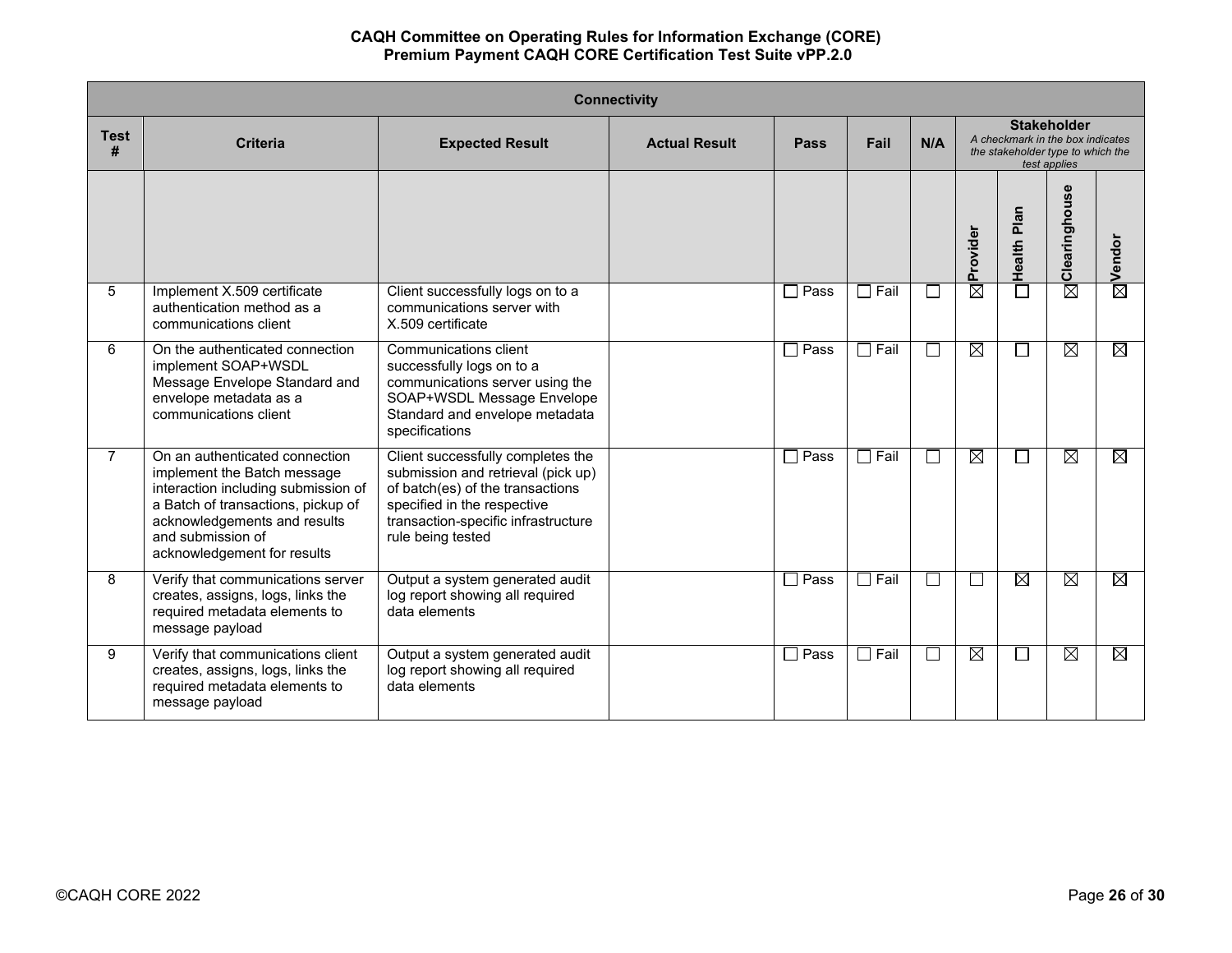# <span id="page-26-1"></span><span id="page-26-0"></span>**6. CAQH CORE REST Connectivity Rule vC4.0.0 Test Scenario**

#### *CAQH CORE REST Connectivity Rule vC4.0.0 Key Requirements*

**Note: This section identifies at a high level the key requirements of this rule. Refer to the rule document for the specific language of the rule which governs. Section numbers in parentheses following each key requirement refer to the specific rule section which applies.** 

#### **Transport, Security, Authentication and Authorization Requirements (§3.2)**

- Use of HTTP Version 1.1 over the public Internet is required as a transport method.
- Transport Layer Security (TLS) Version 1.2 (or higher).
	- a. This does not preclude the optional use of TLS 1.3 (or a higher version) for connectivity with trading partners whose security policies require the enhanced security afforded by TLS 1.3 or higher.
- JavaScript Object Notation (JSON)
- X.509 Digital Certification addressing authentication is required.
- OAuth 2.0 or higher addressing authorization is required.

#### **General Specifications Applicable to REST APIs (§5.2)**

- HIPAA-covered entities and their agents must be able to implement HTTP/S Version 1.1 over the public Internet as a transport method. (§5.2.1)
- The rule supports both Synchronous Real-time and Asynchronous Batch Processing for the transport of REST exchanges. (§5.2.2 §5.2.5)
- If there is an error in processing the message at the HTTP layer the rule requires the use of the appropriate HTTP error or status codes as applicable to the error/status situation. (§5.2.6)
- CAQH CORE recommended best practice is for each trading partner to audit all the REST metadata and payload for each transaction. (§5.2.7)
- Message receivers (servers) are required to track the times of any received inbound messages and respond with the outbound message for a Payload (§5.2.8)
- A HIPAA-covered entity and its agent must have a capacity plan such that it can receive and process a large number of single concurrent Synchronous Real Time transactions via an equivalent number of concurrent connections. (§5.2.9)
- Synchronous Real Time response time must conform to the transaction's corresponding CAQH CORE Infrastructure Rule requirements. (§5.2.10)
- HIPAA-covered entity and its agent's messaging system must have the capability to receive and process large Batch transaction files if the entity supports Asynchronous Batch transactions. (§5.2.11)

# **Specifications for REST API Uniform Resource Identifiers (URI) Paths (§5.3)**

- The rule requires message receivers (servers) to communicate the version of the CAQH CORE Connectivity Rule implemented and version of the REST API through the URI Path. (§5.3.1)
- This rule requires the use of standard naming conventions for REST API endpoints to streamline and support uniform REST implementations as defined in Table 5.3.2. (§5.3.2)

# **REST HTTP Request Method Requirements (§5.4)**

• The rule specifies the use of HTTP Methods POST and GET. However, entities may choose to use additional HTTP Methods (e.g., PUT, PATCH, DELETE, etc.). (§5.4)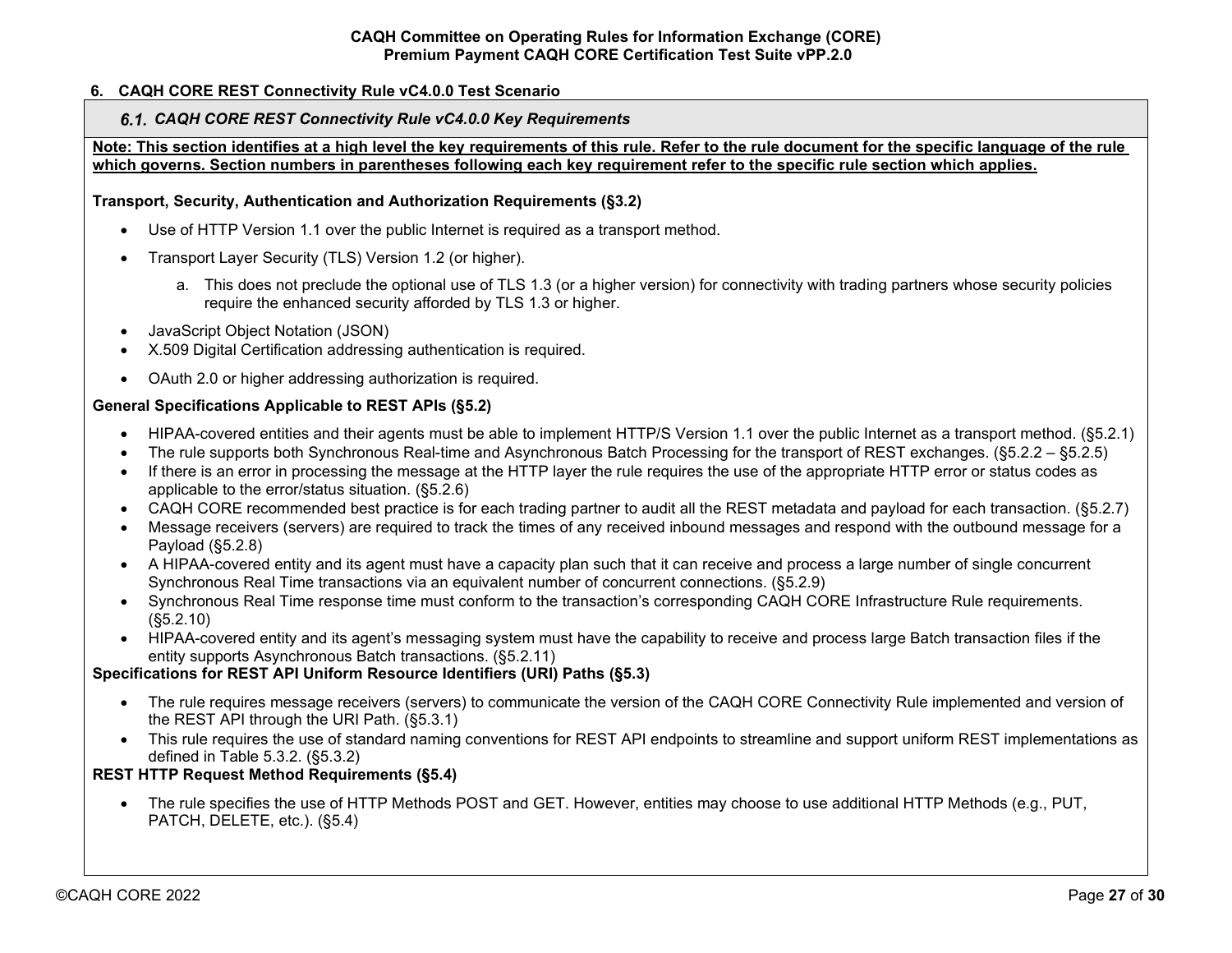# *CAQH CORE REST Connectivity Rule vC4.0.0 Key Requirements*

# **REST HTTP Metadata, Descriptions, Intended Use and Values (§5.5)**

• The rule specifies metadata that are required to be used for HTTP Requests and HTTP Responses for REST exchange as defined in Table 5.5. (§5.5)

# <span id="page-27-0"></span>*CAQH CORE REST Connectivity Rule vC4.0.0 Conformance Testing Requirements*

These scenarios test the following conformance requirements of the CAQH CORE REST Connectivity Rule v4.0.0. Other requirements of this rule that may not be listed below are not included in this test scenario. Notwithstanding, CORE-certified entities are required to comply with all specifications of the rule not included in this test scenario. Note: Clearinghouses and/or vendors undergoing CORE certification testing should refer to Detailed Step-by-Step Test Scripts for applicable tests scripts.

- A HIPAA covered health plan must demonstrate it has implemented the server specifications for OAuth 2.0.
- A HIPAA covered health plan must demonstrate it has implemented the X.509 authentication requirement.
- A HIPAA covered provider must demonstrate it has implemented the client specifications for OAuth 2.0.
- A HIPAA covered provider must demonstrate it has implemented the X.509 authentication requirement.

# <span id="page-27-1"></span>*CAQH CORE REST Connectivity Rule vC4.0.0 Test Scripts Assumptions*

- All tests will be conducted over HTTP/S.
- The message payload is an X12 Interchange.
- No editing or validation of the message payload will be performed.
- Authentication will be tested for successful authentication with a valid certificate, and unsuccessful authentication using an invalid or missing certificate.
- Testing will not be exhaustive for all possible levels of authentication.
- Authorization will be tested for successful authorization with a valid token, and unsuccessful authorization using an invalid or missing token.
- Testing will not be exhaustive for all possible levels of authorization.
- The ability to log, audit, track and report on the required data elements as required by the conformance requirements of the CAQH CORE Infrastructure Rules will be addressed in each rule's test scripts.
- The CORE test scripts will not include comprehensive testing requirements to test for all possible permutations of the CORE requirements of the rule.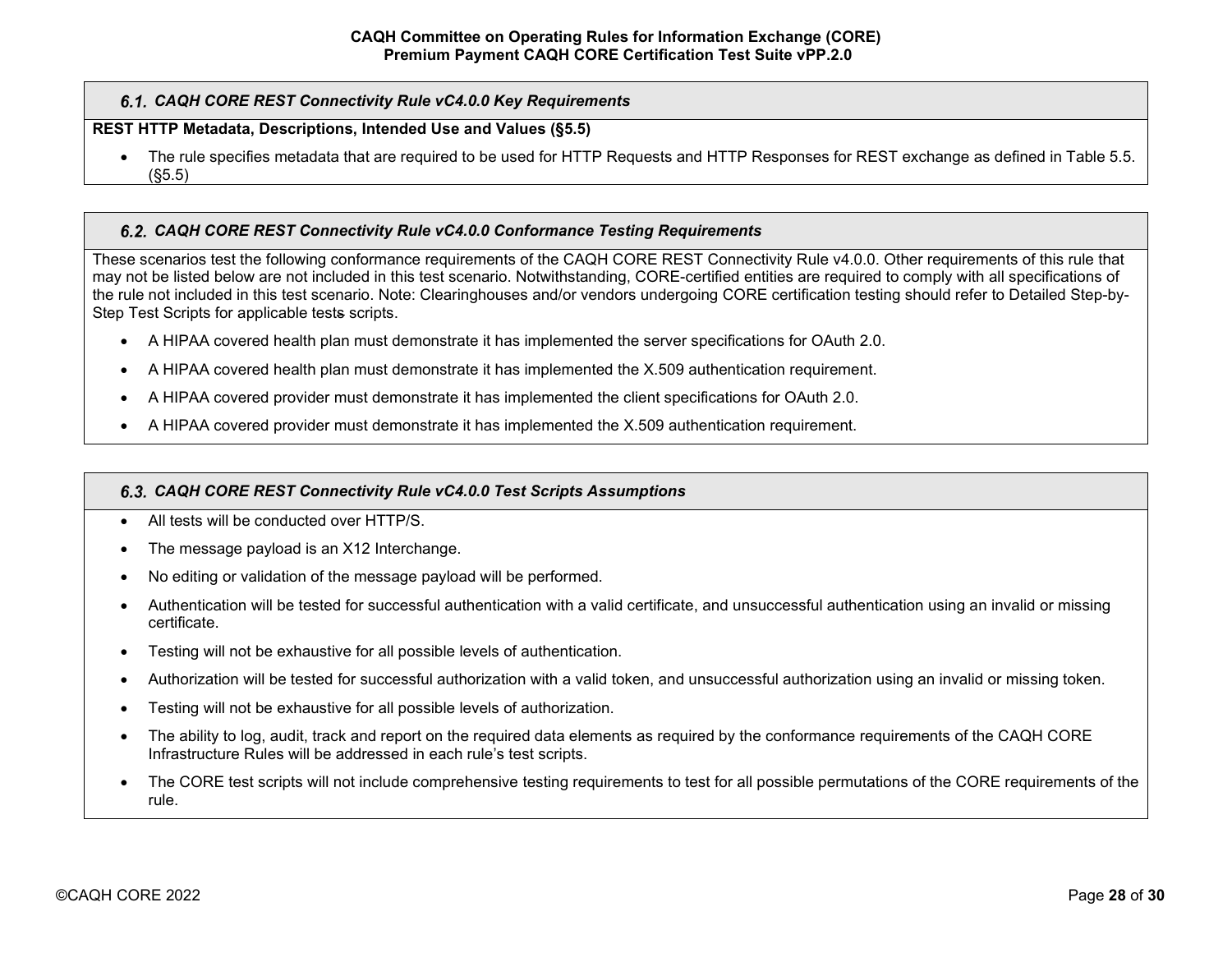# *CAQH CORE REST Connectivity Rule vC4.0.0 Detailed Step-by-Step Test Scripts*

<span id="page-28-0"></span>CORE Certification Testing is not exhaustive. The CAQH CORE Certification Test Suite does not include comprehensive testing requirements that test for all possible permutations of each rule. An individual test script may be testing for more than one item, and, as noted in the "Stakeholder" column, each test script tests for the role of the Stakeholder(s) to which the test script applies.

The Detailed Step-by-Step Test Scripts below specify the stakeholder type to which each test script applies. A stakeholder may indicate that a specific test script does not apply to it. In this case the stakeholder is required to provide a rationale for why a specific test script is not applicable and be prepared for a review of the rationale with CAQH CORE staff.

When establishing a CORE Certification Test Profile with a CAQH CORE-authorized Testing Vendor a Vendor will be given the option to indicate if the product it is certifying is a Provider-facing product or a Health Plan-facing product. Therefore, the Detailed Step-by-Step Test Scripts applicable to a Provider apply to a Provider-facing product. Similarly, Detailed Step-by-Step Test Scripts applicable to a Health Plan apply to a Health Plan-facing product.

| <b>Connectivity</b> |                                                                                                                                                                                                       |                                                                                                                              |                      |             |                |              |                                                                                                             |                |                                  |        |
|---------------------|-------------------------------------------------------------------------------------------------------------------------------------------------------------------------------------------------------|------------------------------------------------------------------------------------------------------------------------------|----------------------|-------------|----------------|--------------|-------------------------------------------------------------------------------------------------------------|----------------|----------------------------------|--------|
| Test#               | <b>Criteria</b>                                                                                                                                                                                       | <b>Expected Result</b>                                                                                                       | <b>Actual Result</b> | <b>Pass</b> | Fail           | N/A          | <b>Stakeholder</b><br>A checkmark in the box indicates<br>the stakeholder type to which the<br>test applies |                |                                  |        |
|                     |                                                                                                                                                                                                       |                                                                                                                              |                      |             |                |              | rovider<br>Ā                                                                                                | Plan<br>Health | $\omega$<br>Ū)<br>O<br>Clearingh | Vendor |
|                     | Implement and enforce use of<br>X.509 Certificate over TLS on<br>communications server                                                                                                                | Communications server accepts a<br>valid logon by a client using X.509<br>Certificate                                        |                      | Pass        | $\Box$ Fail    |              |                                                                                                             | ⊠              | $\boxtimes$                      | ⊠      |
| 2                   | Implement and enforce use of<br>OAuth 2.0 Token over TLS on<br>communications server                                                                                                                  | Communications server accepts a<br>valid logon by a client using<br>OAuth 2.0 Token                                          |                      | Pass        | $\Box$ Fail    |              | ப                                                                                                           | ⊠              | $\boxtimes$                      | ⊠      |
| 3                   | On the authenticated and<br>authorized connection implement<br><b>REST Message and Envelope</b><br>metadata as a communications<br>server over a valid REST API<br>Uniform Resource Identifiers (URI) | Communications server accepts a<br>valid logon by a client conforming<br>to the REST envelope and<br>metadata specifications |                      | Pass        | $\square$ Fail | $\mathsf{L}$ | $\Box$                                                                                                      | ⊠              | $\boxtimes$                      | ⊠      |